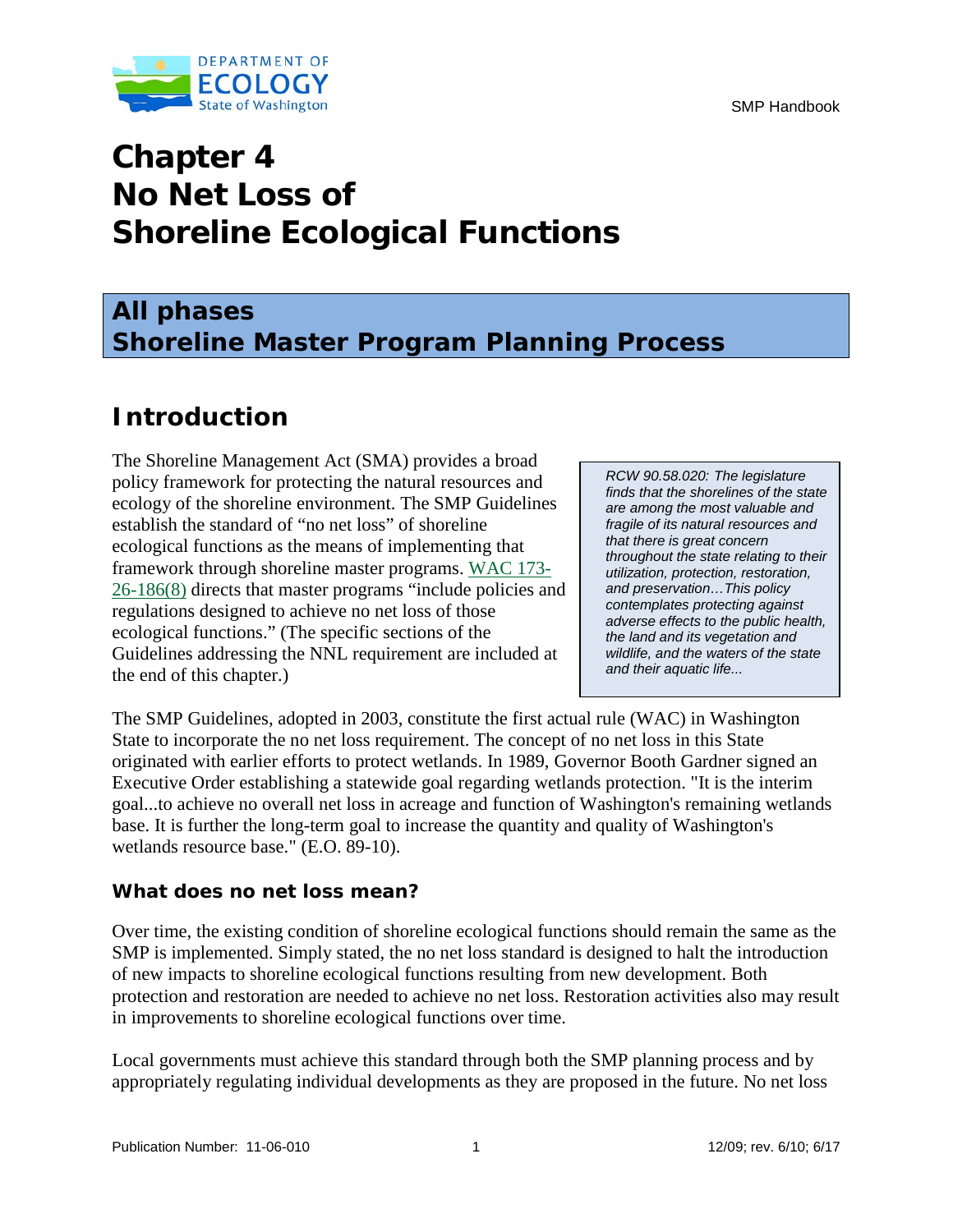

should be achieved over time by establishing environment designations, implementing SMP policies and regulations that protect the shoreline, and restoring sections of the shoreline. Based on past practice, current science tells us that most, if not all, shoreline development produces some impact to ecological functions. However, the recognition that future development will occur is basic to the no net loss standard. The challenge is in maintaining shoreline ecological functions while allowing appropriate new development, ensuring adequate land for preferred shoreline uses and public access. With due diligence, local governments can properly locate and design development projects and require conditions to avoid or minimize impacts.

No net loss incorporates the following concepts:

- The existing condition of shoreline ecological functions should not deteriorate due to permitted development. The existing condition or baseline is documented in the shoreline inventory and characterization. (See Chapter 7.) Shoreline functions may improve through shoreline restoration.
- New adverse impacts to the shoreline environment that result from planned development should be avoided. When this is not possible, impacts should be minimized through mitigation sequencing.
- Mitigation for development projects alone cannot prevent all cumulative adverse impacts to the shoreline environment, so restoration is also needed.

# **Practices that help achieve no net loss**

The following SMP update practices will help to meet the no net loss requirement:

- **Locate, design and mitigate development within a watershed context**. During the SMP update process, use the characterization of ecosystem processes and functions to identify the best areas for future development and mitigation. The characterization can provide important information regarding areas that have a high potential for restoration and can be used for offsite mitigation. Such an approach can use a combination of onsite and offsite mitigation that helps restore critical processes and generates a greater "lift" in ecosystem functions.
- **Prohibit uses** that are not water-dependent or preferred shoreline uses. For example, office and multi-family housing buildings are not water-dependent or preferred uses. There is no requirement to provide a place for all types of uses within shoreline jurisdiction.
- **Require that all future shoreline development**, including water-dependent and preferred uses, is carried out in a manner that limits further degradation of the shoreline environment. No uses or activities, including preferred uses, are exempt from the requirement to protect shoreline ecological functions.
- **Require buffers and setbacks.** Vegetated buffers and building setbacks from those buffers reduce the impacts of development on the shoreline environment.
- **Establish appropriate shoreline environment designations**. The environment designations must reflect the inventory and characterization. A shoreline landscape that is relatively unaltered should be designated Natural and protected from any use that would

Publication Number: 11-06-010 2 12/09; rev. 6/10; 6/17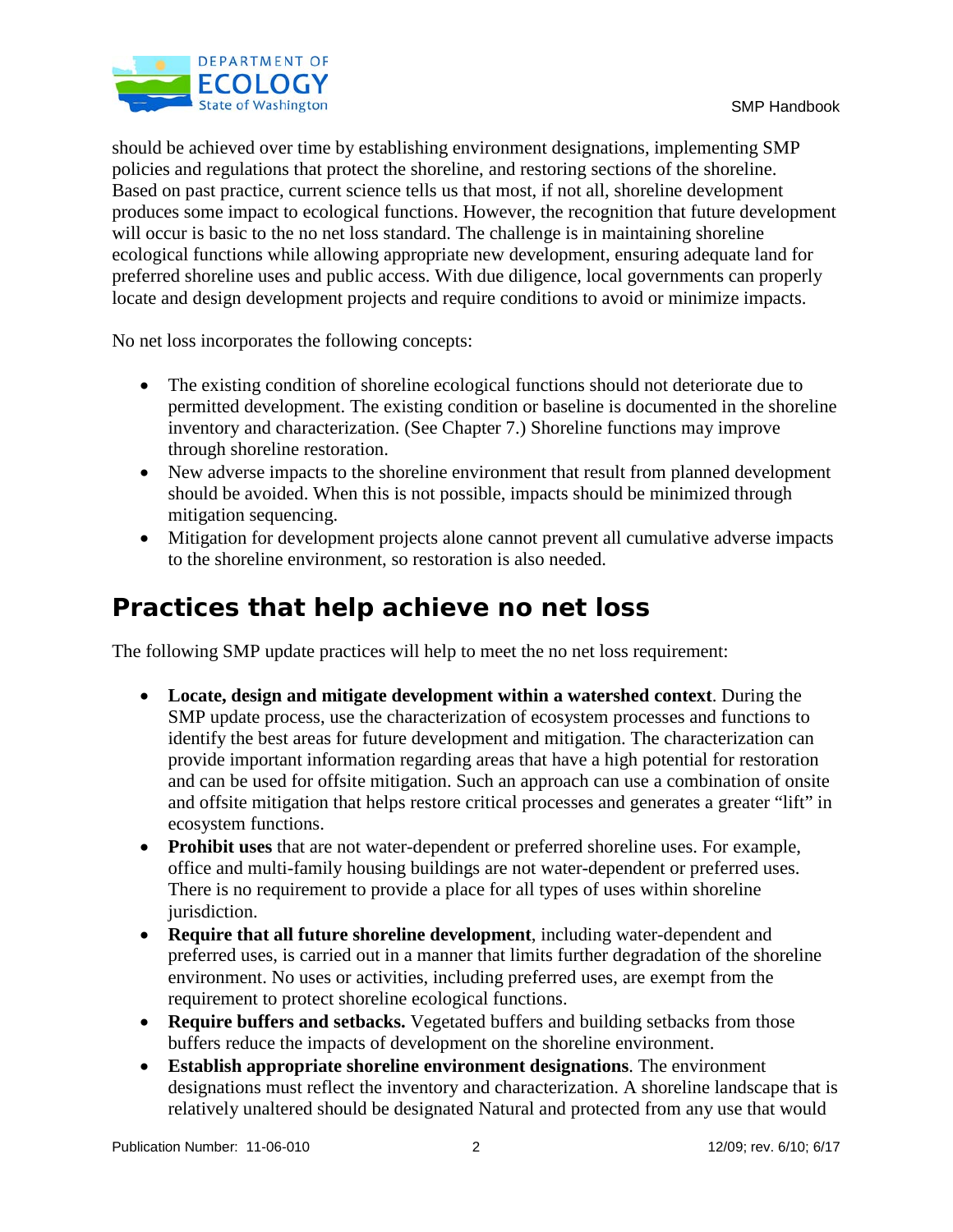

degrade the natural character of the shoreline. (In practice, this would avoid future impacts, the first objective of no net loss.) New shoreline development in such environs is limited, resulting in avoidance of new impacts.)

- **Establish strong policies and regulations.** Policies and regulations will define what type of development can occur in each shoreline environment designation, determine the level of review required through the type of shoreline permit, and set up mitigation measures and restoration requirements.
- **Develop policies and requirements for restoration.** These should be consistent with the shoreline restoration plan prepared during the SMP planning process.
- **Recommend actions outside shoreline jurisdiction.** The master program or an SMP supporting document can recommend actions for properties that are outside shoreline jurisdiction but have impacts on shorelands. For example, the SMP could call for improved stormwater treatment of runoff from roads, or replacement of septic systems with sewers. Recommending these actions could help create awareness of problems and provide support for them, although outside the authority of the SMP. Such recommendations could be included in the shoreline management strategy or in a brief chapter within the SMP. This would also satisfy the SMA adjacent lands policy (RCW 90-58.340) that local governments are obligated to meet.
- **In all cases, require mitigation sequencing**. The SMP must include regulations that require developers to follow mitigation sequencing: avoid impacts, minimize impacts, rectify impacts, reduce impacts over time, compensate for impacts, monitor impacts and take corrective measures. Avoiding impacts means not taking an action or part of an action in order to prevent impacts to ecological functions. Impacts can be avoided in many different ways: structures may be sited further from properly functioning shoreline areas; different landscaping plants or techniques may be used; a less impactful use may be substituted; or a proposal may be redesigned altogether.

# **How to demonstrate no net loss**

Local governments demonstrate no net loss at two levels -- through the comprehensive SMP update planning process and over time, during the project review and permitting processes (in other words, during SMP implementation).

## **No net loss in the SMP planning process**

The following graphic provides a visual description of the role of the SMP update in achieving no net loss. Through mitigation and restoration, a jurisdiction would achieve no net loss of shoreline ecological functions.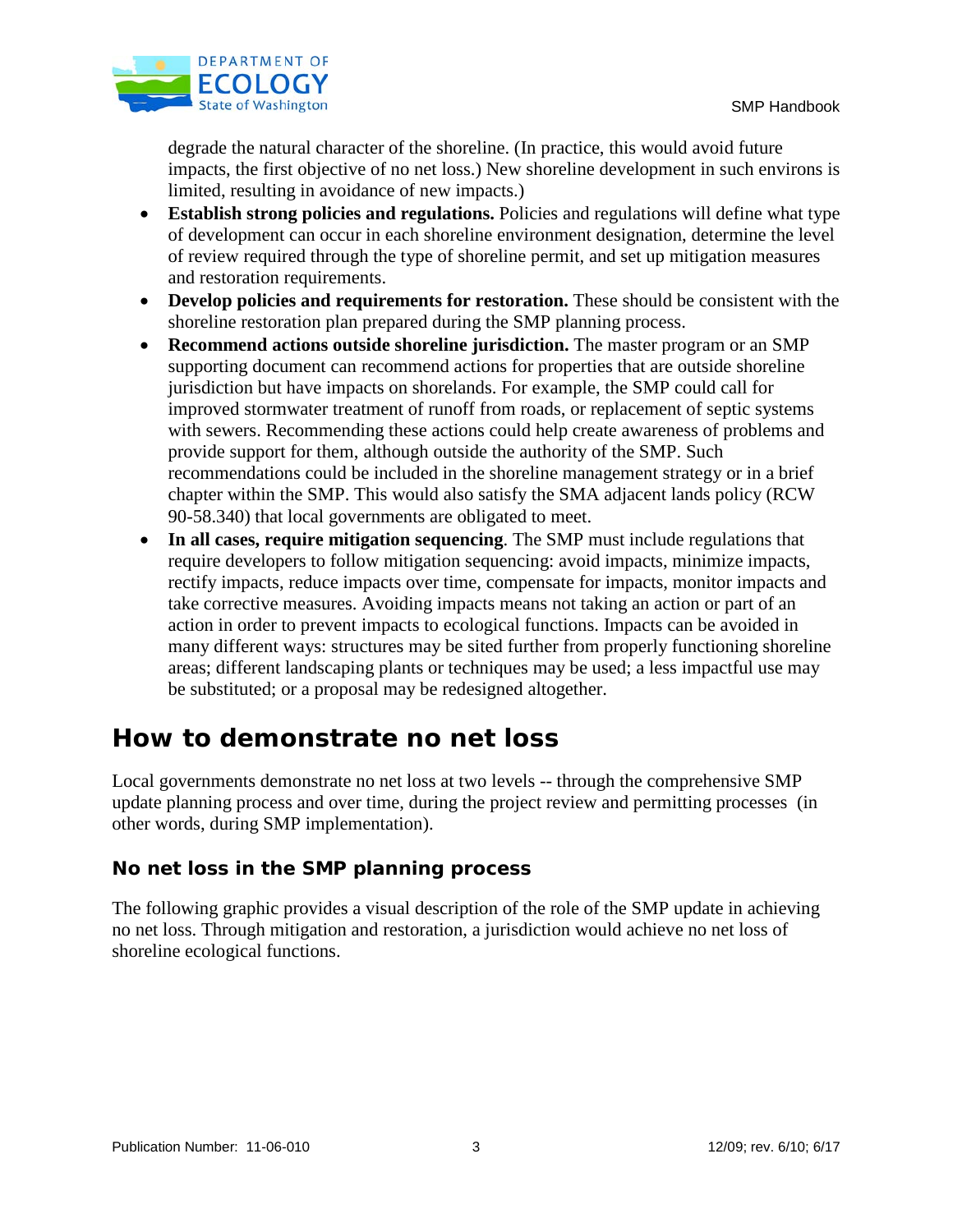



## **SMP updates: Achieving no net loss of ecological function**

Figure 4-1: During the SMP update process, local governments should use existing shoreline conditions as the baseline for measuring no net loss of shoreline ecological functions.

Local governments show that their updated SMP will result in no net loss of ecological function by completing several tasks in the comprehensive SMP update process, including:

- **Shoreline inventory and characterization**. The shoreline inventory documents shoreline baseline conditions and the characterization analyzes shoreline functions and processes. (See SMP Handbook Chapter 7.
- **Shoreline use analysis.** The use analysis estimates the future demand for shoreline space and potential use conflicts over a minimum 20-year planning period and projects future trends.
- **Shoreline management recommendations.** Management recommendations translate the inventory and characterization findings into SMP policies, regulations, environment designations and protection strategies for each shoreline planning unit.
- **Restoration plan.** The restoration plan includes restoration opportunities, priorities and timelines for shoreline restoration.
- **Cumulative impacts analysis.** This analysis assesses the cumulative impacts on shoreline ecological functions from "reasonably foreseeable future development" allowed by the SMP, considering at a minimum habitat, hydrology and water quality functions.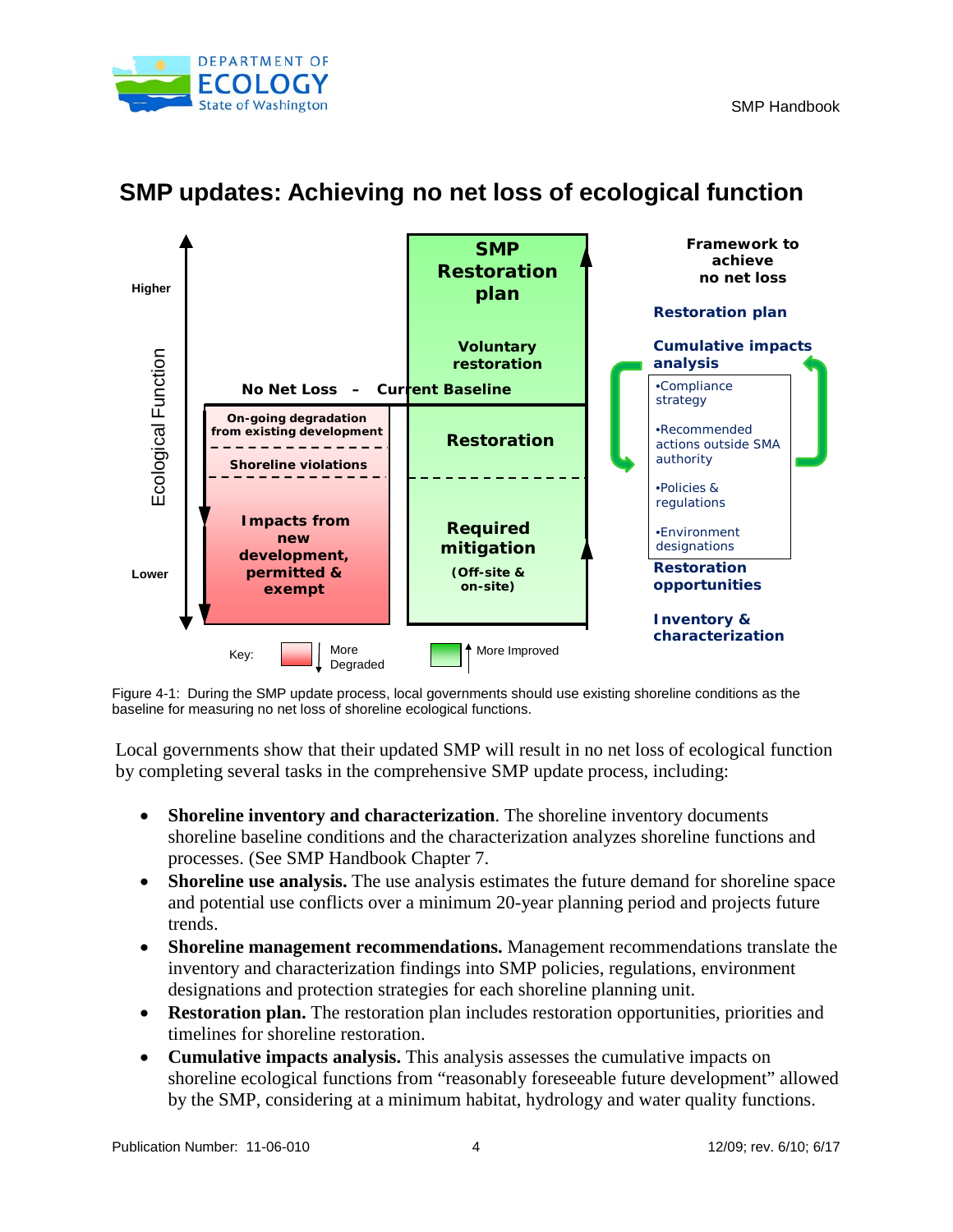

Analyzing cumulative impacts is necessary to identify and compensate for the total predictable, incremental effects on shoreline functions after applying mitigation measures and restoration.

• **No net loss summary.** This narrative provides an overall picture of how the jurisdiction will meet the NNL requirement. This "executive summary" will explain how information from the supporting documents listed above was applied in developing and revising policies and regulations within the updated SMP. The summary should compare the conclusions of the supporting documents with the environment designations and use regulations to demonstrate how these provisions avoid, reduce, and mitigate reasonably foreseeable impacts in order to achieve NNL. This summary should provide a general chronology of the update while providing reference to the specific chronology captured in the SMP checklist. The purpose of this summary and other supporting documents is to ensure that the SMP environment designations, policies, regulations and shoreline restoration plan are based on the findings of the inventory and characterization and the cumulative impacts analysis and will achieve NNL. Documentation of this information will also provide a record of the jurisdiction's decisions on SMP policies and regulations in relation to NNL.

To approve a comprehensive SMP update, Ecology's Director must formally conclude that the proposed SMP, when implemented over its planning horizon, typically 20 years, will result in "no net loss of ecological functions necessary to sustain shoreline natural resources." This conclusion will be based upon the documents listed above, a completed SMP submittal checklist and supporting map portfolio.

## **No net loss in the permit process**

When the SMP goes into effect, careful and thorough implementation will be necessary to achieve no net loss. For example, if the SMP prohibits office buildings and condominiums in the Conservancy environment, then your jurisdiction should not approve these uses in that environment. The cumulative impacts analysis would have shown that no net loss would be achieved if office buildings and condominiums are prohibited in the Conservancy environment. Allowing offices and condominiums under this scenario would result in a loss of shoreline functions.

When implementing the updated SMP, no net loss principles (first avoiding, then minimizing and compensating for ecological impacts) are applied again as individual shoreline project applications are reviewed and approved, conditioned, or denied. The following graphic demonstrates how the no net loss requirement is partially achieved during the permit process.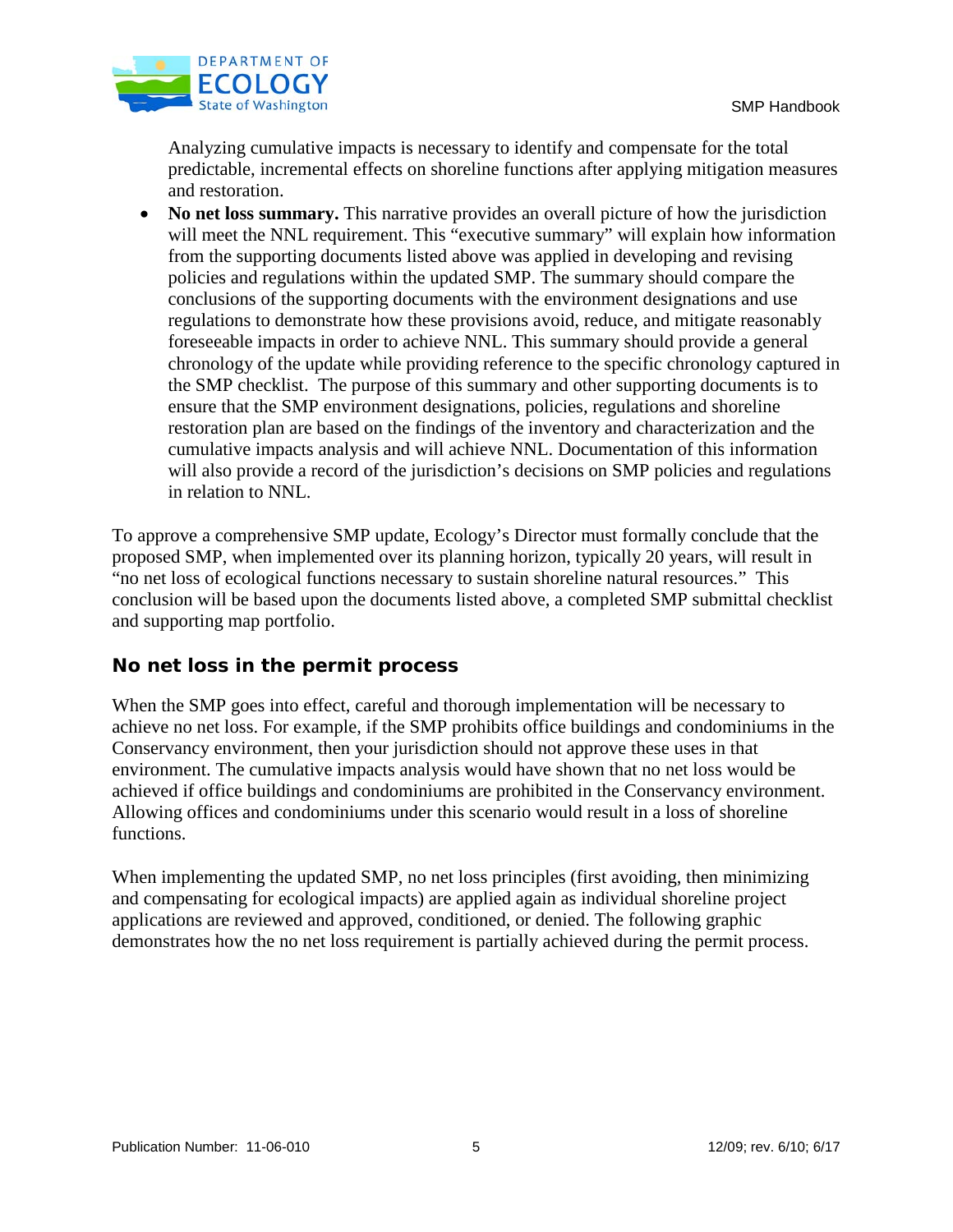



## **Achieving no net loss of ecological functions at the project level**

**1. Impacts** from shoreline development projects, after mitigation and restoration measures. SMP should encourage appropriate use of innovative measures such as clustering, TDRs, site specific BMPs, etc. to reduce impacts.

**2. On-site, off-site and advance mitigation**. SMPs should lay out the conditions when off-site mitigation will be allowed or preferred. Innovative techniques such as wetland banking (advance mitigation) should be addressed in SMPs. SMP restoration plans should help identify priority sites and types of sites for the most effective off-site restoration activities.

**3. A compliance strategy** should include a mechanism to document project review actions and a method to periodically evaluate the cumulative effects of authorized shoreline development. The compliance strategy should include inspection of development projects, and identify priorities for enforcement to improve protection of the most significant shoreline features and functions.

Figure 4-2: SMPs must include regulations that require developers to follow mitigation sequencing. Restoration will also be needed in order to achieve no net loss.

During the planning process, incomplete information about a potential future development and its impacts limits your ability to address no net loss. To close this information gap, unanticipated development impacts are identified through more detailed, site-specific information received at the permit review level.

Project review completes the Guidelines' combined planning and permit review framework for achieving no net loss. It assures that unanticipated impacts will still be subject to a cumulative impacts evaluation as applications for shoreline exemptions, conditional uses, and shoreline permits are reviewed.

WAC 173-26-201(3)(d)(iii):For development projects that may have unanticipatable or uncommon impacts that cannot be reasonably identified at the time of master program development, the master program policies and regulations show use the permitting or conditional use permitting processes to ensure that all impacts are addressed and that there is no net loss of ecological function of he shoreline after mitigation.

One way to comply with the SMP Guidelines

requirement is to apply an established mitigation sequence such as that in the State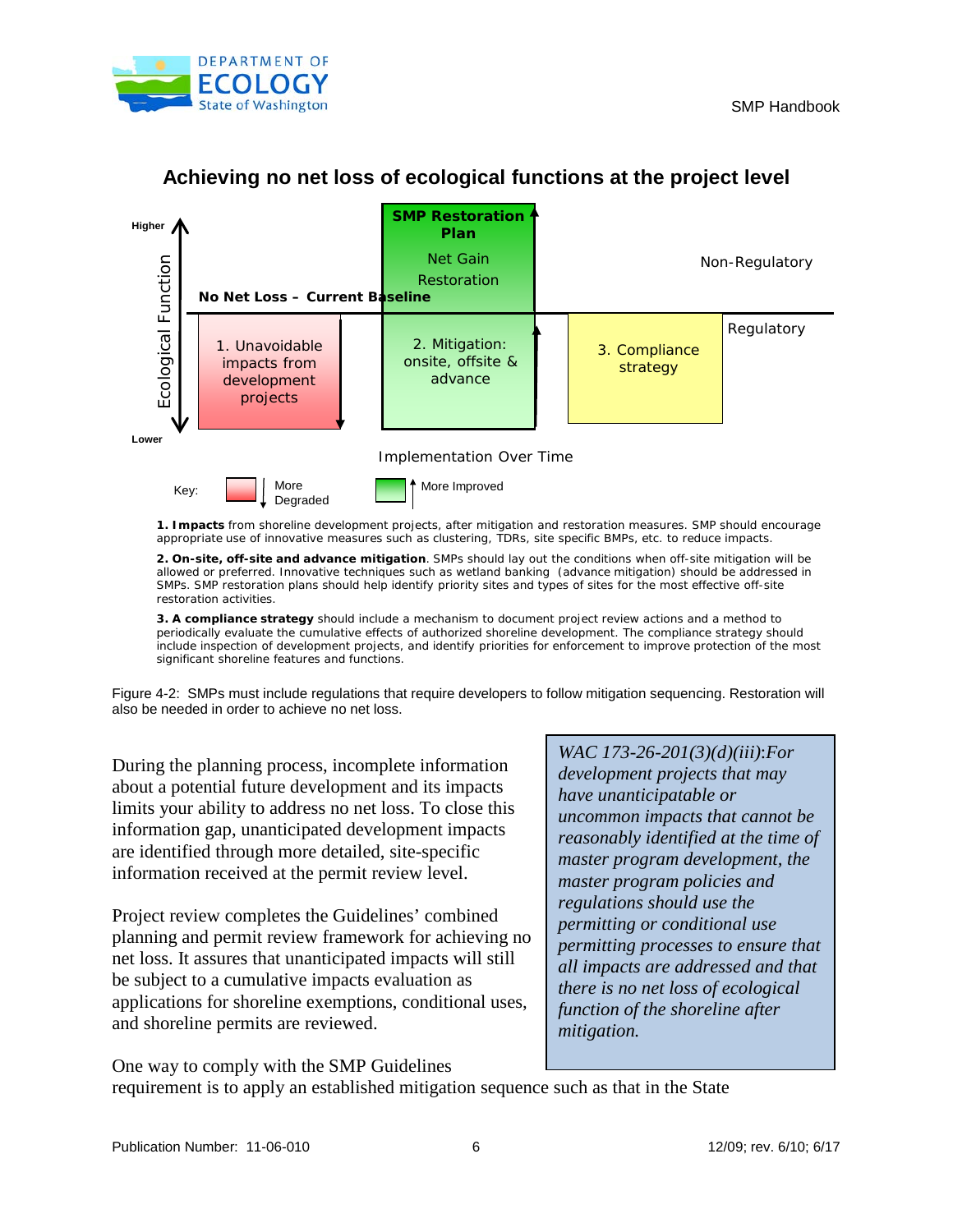

Environmental Policy Act (SEPA -WAC 19711-768) on a case-by-case basis during project review.

Another way is through a conditional use permit (CUP). CUPs are automatically required for unanticipated types of development ("unclassified" uses). The SMP also may require CUPS for developments in which the impacts cannot be fully known at the planning level. Through the CUP review process, "consideration shall be given to the cumulative impact of additional requests for like actions in the area"  $[WAC 17327-160(2)]$ .

# **Potential no net loss indicators**

Local planners working on SMP updates have asked for a tool to measure no net loss. In response, Ecology staff scientists and planners, with input from several state agencies and local governments, developed a list of potential No Net Loss indicators for Shoreline Master Programs (Table 4-1, below). This table of indicators can be used by local governments to help track the status of shoreline functions. Tracking several indicators can help to meet the "no net loss" of shoreline ecological functions standard of the SMP Guidelines.

The table shows 15 potential indicators and the type of measurement for each, such as acres, linear feet, number, percent cover, etc. The table shows the shoreline functions – water quality, water quantity and habitat – that are affected by the indicator, as well as specific impairments related to the indicator. Other columns include limitations for using the indicators, where the indicators are best used, and the availability of data. The indicators are limited to the area within shoreline jurisdiction where SMP regulations are implemented.

Measuring and continuing to track these indicators can give you a



Figure 4-3: The linear length or area of bulkheads may be used as an indicator of no net loss of shoreline ecological functions. Photo by Hugh Shipman.

picture of shoreline conditions and ecological functions. The indicators can be measured to track loss or gain. For example, the length of shoreline stabilization may increase or decrease, or the acreage of riparian vegetation may increase or decrease. As conditions change over time, you may need to make changes to your SMP if tracking the indicators shows that your community is not achieving "no net loss" of shoreline ecological functions.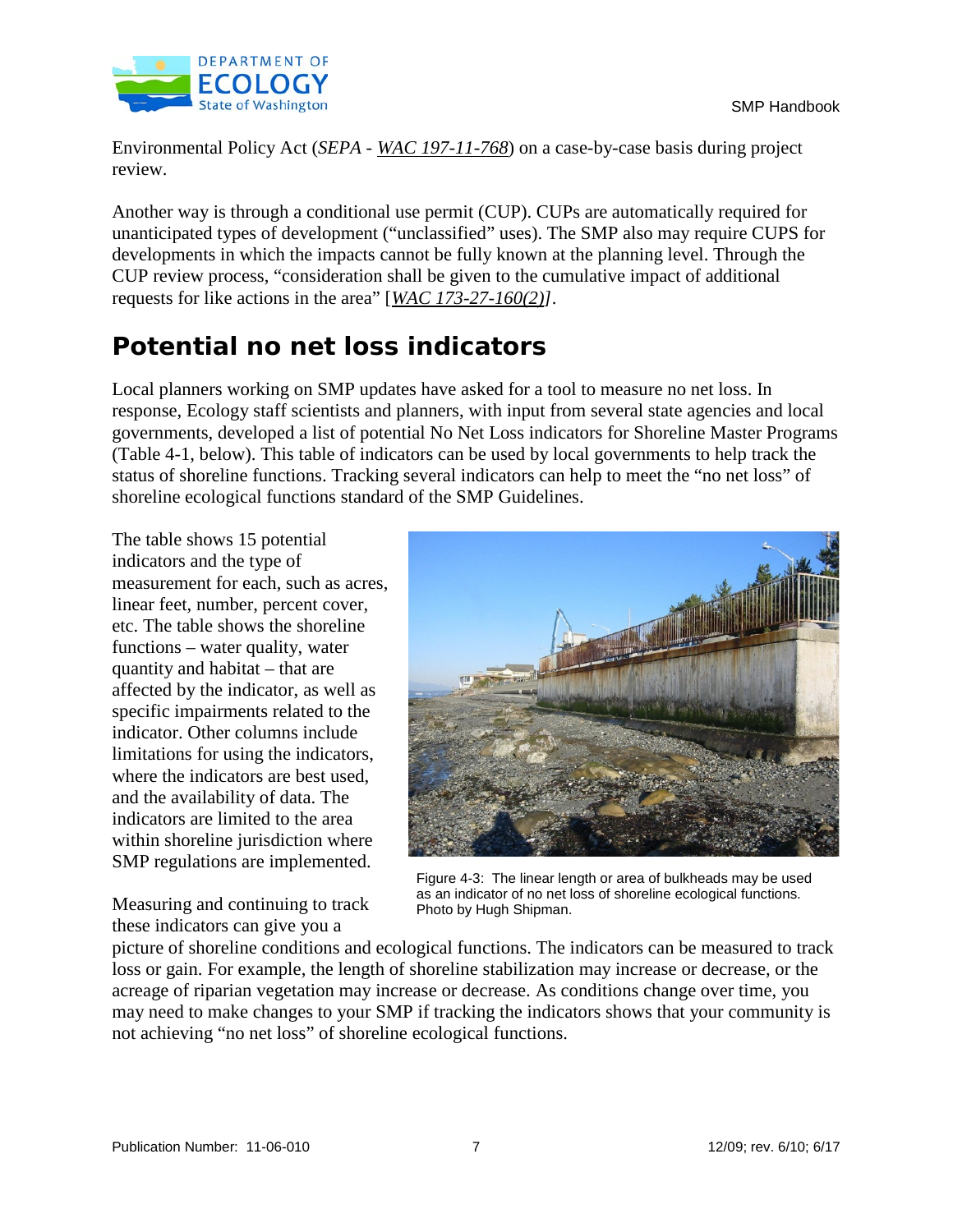

| TABLE 4 - 1: POTENTIAL NO NET LOSS INDICATORS<br>for SHORELINE MASTER PROGRAMS                                                                      |                                                                                                                                                                                                                                                  |                                                                                                                                                                                                                                                                                                                                                                                                                                                                                                                   |                                                                                                                                    |                  |                                                                                                                                                                                                          |  |
|-----------------------------------------------------------------------------------------------------------------------------------------------------|--------------------------------------------------------------------------------------------------------------------------------------------------------------------------------------------------------------------------------------------------|-------------------------------------------------------------------------------------------------------------------------------------------------------------------------------------------------------------------------------------------------------------------------------------------------------------------------------------------------------------------------------------------------------------------------------------------------------------------------------------------------------------------|------------------------------------------------------------------------------------------------------------------------------------|------------------|----------------------------------------------------------------------------------------------------------------------------------------------------------------------------------------------------------|--|
| Indicator<br>(all in shoreline<br>jurisdiction)                                                                                                     | <b>Functions affected</b><br>$\sim$ $-$<br>key categories - water<br>quality, water quantity<br>and habitat                                                                                                                                      | Type of Impairment**                                                                                                                                                                                                                                                                                                                                                                                                                                                                                              | Limitations of<br>indicator                                                                                                        | Where            | Is data available or<br>reasonable to obtain                                                                                                                                                             |  |
| Forest cover: Acres<br>converted from forest<br>land to other land<br>uses.                                                                         | Water quality -sediment,<br>nutrients & toxic<br>filtration, conversion,<br>and/or retention;<br>temperature regulation.<br>Water quantity - flow<br>regulation.<br>Habitat - structure for<br>habitat life needs ; input of<br>organics & LWM*. | Reduces forest buffers and<br>decreases filtering,<br>conversion, and/or<br>retention of pollutants from<br>surface & subsurface flow;<br>increases quantity of<br>pollutants to aquatic<br>habitats.<br>Alters the delivery and<br>timing of water to aquatic<br>areas, increasing quantity<br>of water delivered to<br>aquatic habitats during high<br>and low flows, which<br>affects habitat structures.<br>Increases water<br>temperature.<br>Loss of nesting sites,<br>rearing, refuge & foraging<br>areas. | 'RHVQ·W LGHQW<br>land use. May be<br>difficult to determine<br>acres in shoreline<br>jurisdiction without<br>finer scale analysis. | Rural.***        | Details of application<br>available from DNR and<br>local government. Class<br>IV forest practice<br>applications. CCAP data.                                                                            |  |
| Shoreline<br>stabilization:<br>Linear<br>length or area of<br>bulkheads,<br>revetments,<br>bioengineering,<br>seawalls, groins,<br>retaining walls, | Habitat - Riparian and<br>aquatic habitat, sediment<br>supply. Input of organics,<br>prey base, & LWM.<br>Structure for habitat life<br>needs.                                                                                                   | I nterrupts habitat -forming<br>processes, such as beaches<br>& channel migration, by<br>impacting sediment supply<br>and transport. Loss of<br>nesting sites, rearing,<br>refuge & foraging areas.<br>Loss of prey base with                                                                                                                                                                                                                                                                                     | Combines different<br>types of stabilization<br>measures into one<br>general category;<br>impacts may vary.                        | Rural,<br>urban. | Is data available from<br>local government,<br>including permits & SDP<br>exempt pr ojects? Can<br>locals track over time ?<br>HPA information can<br>supplement other data,<br>but is not sufficient on |  |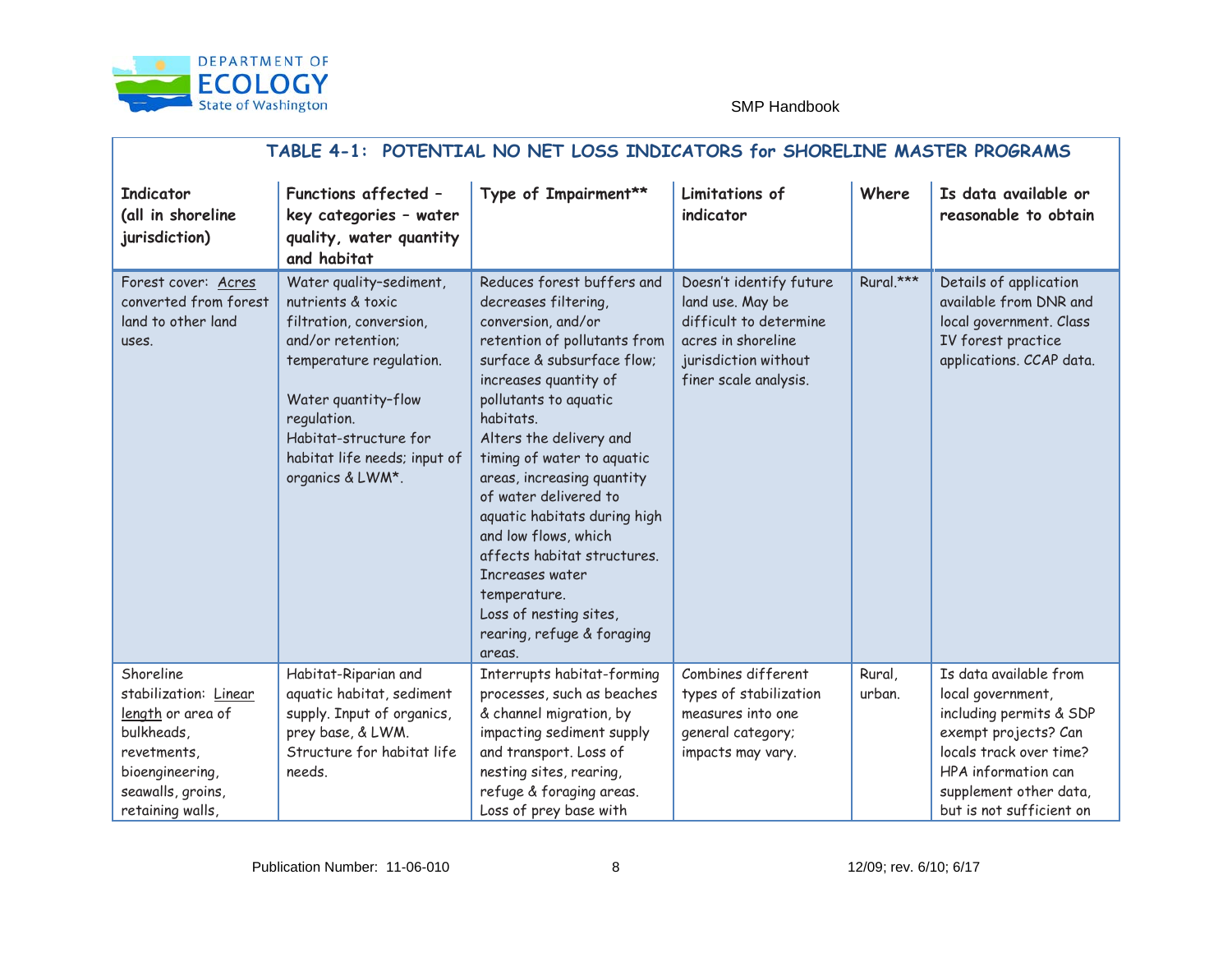

| TABLE 4 - 1: POTENTIAL NO NET LOSS INDICATORS<br>for SHORELINE MASTER PROGRAMS                                                                                                                               |                                                                                                                                                                                                                                                                  |                                                                                                                                                                                                                                                                                                                                                                                                           |                                                                                                                                                                                                                                  |                  |                                                                                                                                                              |  |
|--------------------------------------------------------------------------------------------------------------------------------------------------------------------------------------------------------------|------------------------------------------------------------------------------------------------------------------------------------------------------------------------------------------------------------------------------------------------------------------|-----------------------------------------------------------------------------------------------------------------------------------------------------------------------------------------------------------------------------------------------------------------------------------------------------------------------------------------------------------------------------------------------------------|----------------------------------------------------------------------------------------------------------------------------------------------------------------------------------------------------------------------------------|------------------|--------------------------------------------------------------------------------------------------------------------------------------------------------------|--|
| Indicator<br>(all in shoreline<br>jurisdiction)                                                                                                                                                              | <b>Functions affected</b><br>$\overline{\phantom{m}}$<br>key categories - water<br>quality, water quantity<br>and habitat                                                                                                                                        | Type of Impairment**                                                                                                                                                                                                                                                                                                                                                                                      | Limitations of<br>indicator                                                                                                                                                                                                      | Where            | Is data available or<br>reasonable to obtain                                                                                                                 |  |
| gabions. (Includes<br>decrease in length,<br>change to soft<br>structure.)                                                                                                                                   |                                                                                                                                                                                                                                                                  | associated loss of riparian<br>vegetation.                                                                                                                                                                                                                                                                                                                                                                |                                                                                                                                                                                                                                  |                  | its own. Detailed aerial<br>photos may also show<br>stabilization changes.                                                                                   |  |
| Marine & f reshwater<br>riparian vegetation:<br>Linear measurement<br>of mature native<br>ripa rian vegetation of<br>a given width (buffer<br>width) or percent<br>cover of different<br>vegetation classes. | Water quality -sediment,<br>phosphorus & toxic<br>filtration, conversion,<br>and/or retention;<br>temperature regulation.<br>Water quantity - flow<br>regulation.<br>Habitat -input of organics,<br>prey base, & LWM.<br>Structure for<br>habitat life<br>needs. | Removes capacity of<br>riparian vegetation to filter<br>surface flows, sediment,<br>phosphorous and toxics;<br>subsurface removal or<br>conversion of nitrogen,<br>pathogens.<br>Increases overland and<br>subsurface flows.<br>Increases water<br>temperature.<br>Reduces prey base.<br>Loss of LWM that provides<br>instream structure. L oss of<br>nesting sites, rearing,<br>refuge & foraging areas. | No permit, so no record<br>of change. Focused<br>project needed to track.<br>Useful only if a baseline<br>exists. Methodology<br>needs to be able to<br>measure change. May be<br>difficult to measure<br>over short time frame. | Rural,<br>urban. | Can locals measure and<br>track? Use sample areas,<br>aerial photos . Puget<br>Sound LIDAR consortium<br>has some data.                                      |  |
| Acres of perma nently<br>protected areas, with<br>no or limited<br>development: Public<br>ownership, current<br>use/PBRS,<br>conservation                                                                    | Water quality -sediment,<br>phosphorus & toxic<br>filtration, conversion,<br>and/or retention;<br>temperature regulation.<br>Water quantity - flow<br>regulation.                                                                                                | Loss of nesting sites,<br>rearing, refuge & foraging<br>areas.                                                                                                                                                                                                                                                                                                                                            | How measure degree of<br>protection? Limit to<br>protected areas with no<br>development? Difficult<br>to connect with specific<br>functions.                                                                                     | Rural,<br>urban. | Need info on ownership,<br>PBRS, easements. Other<br>info available from county<br>auditor and assessor?<br>Land trusts. NRCS and<br>state agencies are also |  |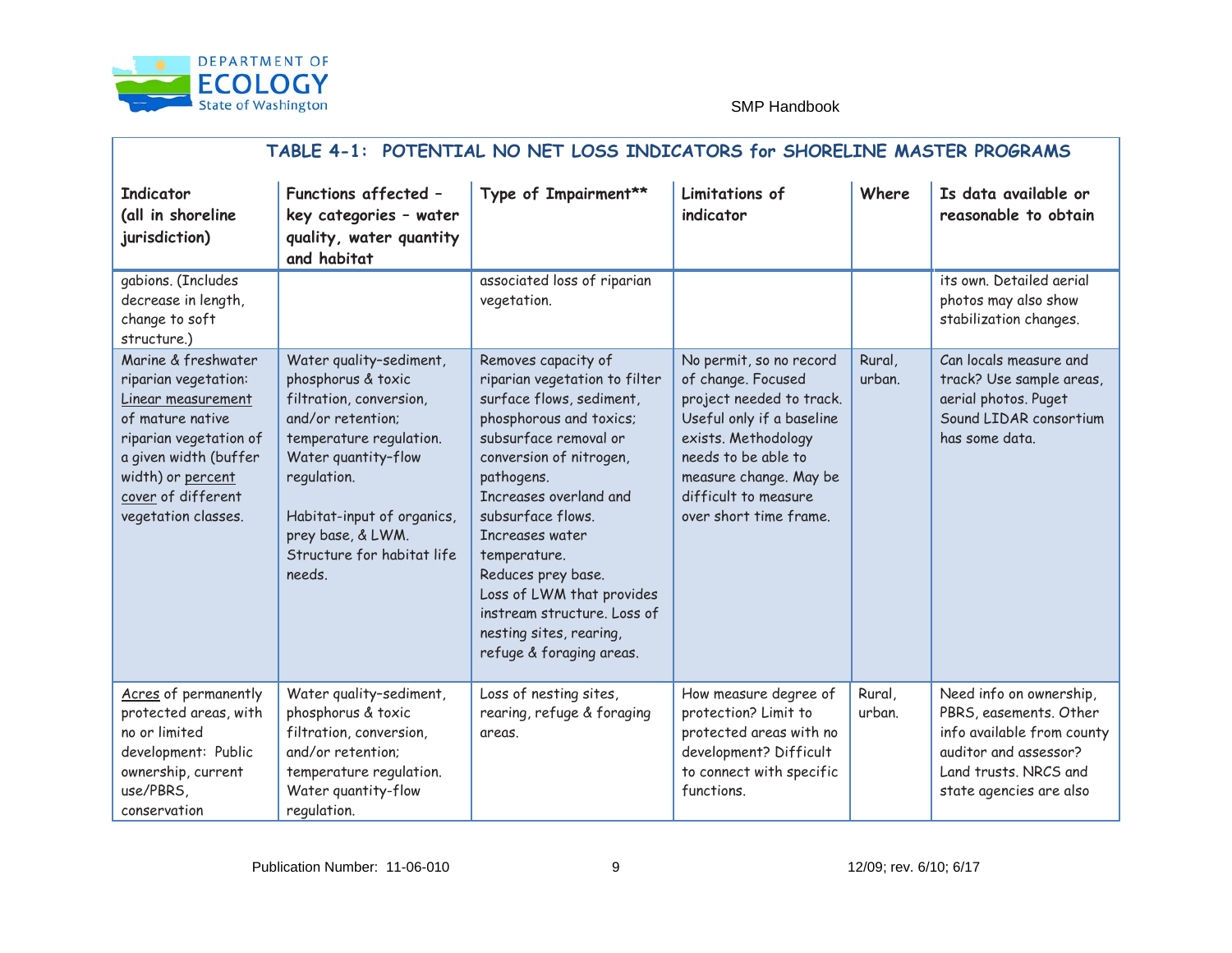

| TABLE 4 - 1: POTENTIAL NO NET LOSS INDICATORS<br>for SHORELINE MASTER PROGRAMS                                                                                                |                                                                                                                                                |                                                                                                                           |                                                                                                                                    |                  |                                                                                                                                                                                                                                                                                                                         |  |
|-------------------------------------------------------------------------------------------------------------------------------------------------------------------------------|------------------------------------------------------------------------------------------------------------------------------------------------|---------------------------------------------------------------------------------------------------------------------------|------------------------------------------------------------------------------------------------------------------------------------|------------------|-------------------------------------------------------------------------------------------------------------------------------------------------------------------------------------------------------------------------------------------------------------------------------------------------------------------------|--|
| Indicator<br>(all in shoreline<br>jurisdiction)                                                                                                                               | <b>Functions affected</b><br>$\overline{\phantom{0}}$<br>key categories - water<br>quality, water quantity<br>and habitat                      | Type of Impairment**                                                                                                      | Limitations of<br>indicator                                                                                                        | Where            | Is data available or<br>reasonable to obtain                                                                                                                                                                                                                                                                            |  |
| easements, fee<br>ownerships, NGOs.                                                                                                                                           | Habitat - Riparian and<br>aquatic habitat, sediment<br>supply. Input of organics,<br>prey base, & LWM.<br>Structure for habitat life<br>needs. |                                                                                                                           |                                                                                                                                    |                  | sources for permanently<br>protected lands.                                                                                                                                                                                                                                                                             |  |
| Piers/docks/floats,<br>overwater structures:<br>Number of structures,<br>square footage of new<br>and replacement. Or<br>track grating, piling,<br>construction<br>materials. | Habitat.<br>Water quality-toxics.                                                                                                              | Increase in predation,<br>reduction in light and<br>aquatic vegetation and<br>simplification of food web.                 | All docks not same $-i.e.$<br>grating, materials vary,<br>location affects<br>impacts. New docks<br>partially mitigate<br>impacts. | Rural,<br>urban. | Is data ava ilable from<br>local government,<br>including permits and SDP<br>exempt projects? Can<br>locals track over time?<br>Use DNR data - number<br>of and area over water.<br>HPA information can<br>supplement other data,<br>but is not sufficient on<br>its own. Good to monitor<br>late spring/earl y summer. |  |
| Road lengths (feet)<br>within 200 feet of<br>water body.                                                                                                                      | Water quantity.<br>Water quality.<br>Habitat - connectivity .                                                                                  | Intercepts and changes<br>timing of flows to aquatic<br>habitat. Increases sediment<br>and toxics.                        | Is there much new road<br>development in<br>shoreline jurisdiction?                                                                | Rural,<br>urban. | Data available from DNR,<br>local governments and<br>WSDOT. CCAP data<br>needs analysis to provide<br>relevant information.                                                                                                                                                                                             |  |
| Number of road<br>crossings of water<br>bodies - bridges,<br>culverts.                                                                                                        | Habitat - Instream<br>functions.<br>Water quality .                                                                                            | Simplifies stream habitat<br>structure, increases<br>channel confinement and<br>inter rupts habitat forming<br>processes. | Is there much new road<br>development in<br>shoreline jurisdiction?<br>Distinguishing between<br>fish friendly crossings           | Rural,<br>urban. | Culvert inventories vary<br>in quality. WDFW has fish<br>passage barrier data, but<br>it is incomplete. Remote<br>sensing data? SHIAPP                                                                                                                                                                                  |  |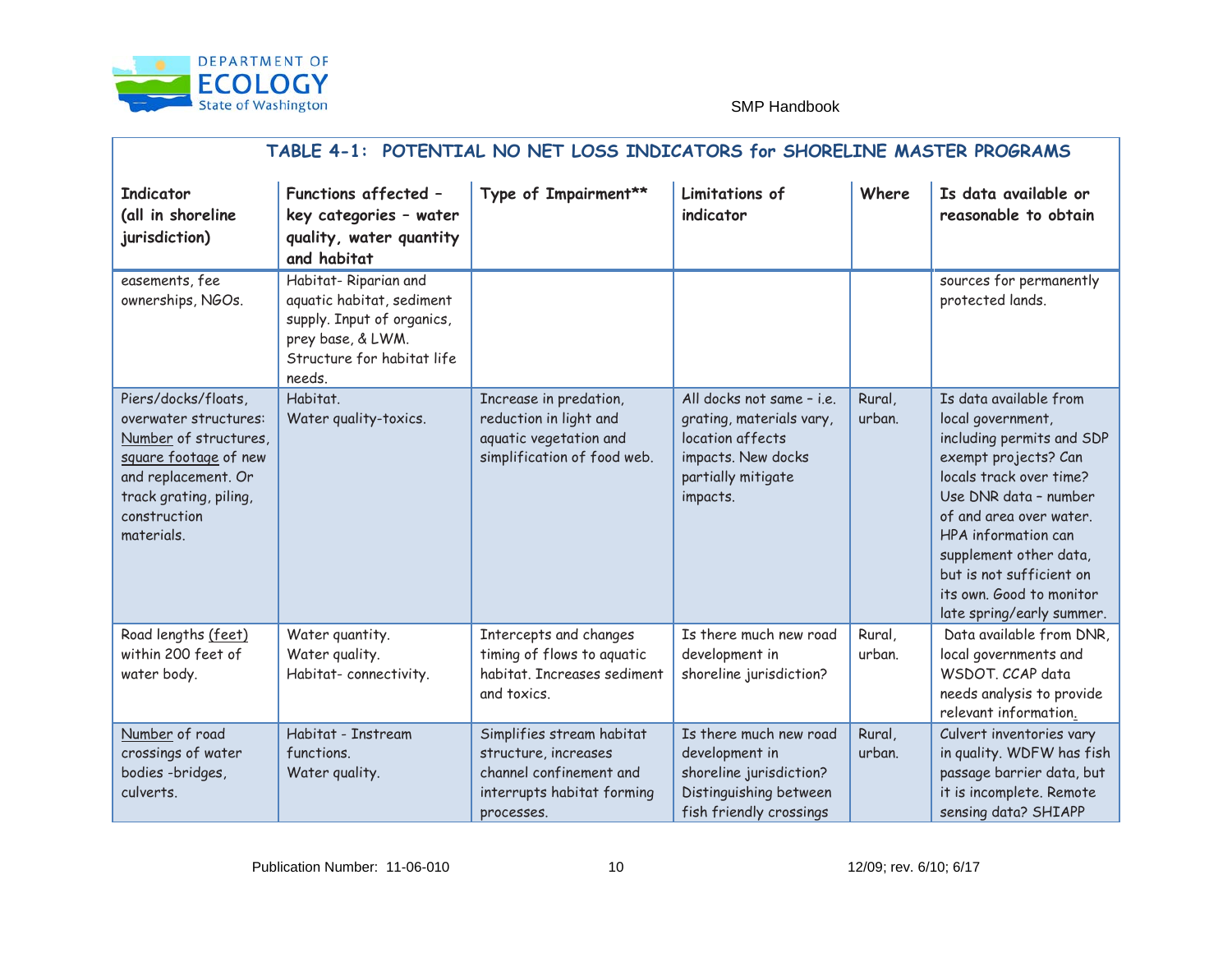

| TABLE 4 - 1: POTENTIAL NO NET LOSS INDICATORS<br>for SHORELINE MASTER PROGRAMS                                                                                                                                                                        |                                                                                                             |                                                                                                                                                                                        |                                                                                                                                                                                                                                                                                                                                                                  |                  |                                                                                                                                                                              |  |
|-------------------------------------------------------------------------------------------------------------------------------------------------------------------------------------------------------------------------------------------------------|-------------------------------------------------------------------------------------------------------------|----------------------------------------------------------------------------------------------------------------------------------------------------------------------------------------|------------------------------------------------------------------------------------------------------------------------------------------------------------------------------------------------------------------------------------------------------------------------------------------------------------------------------------------------------------------|------------------|------------------------------------------------------------------------------------------------------------------------------------------------------------------------------|--|
| Indicator<br>(all in shoreline<br>jurisdiction)                                                                                                                                                                                                       | <b>Functions affected</b><br>$\sim$ $-$<br>key categories - water<br>quality, water quantity<br>and habitat | Type of Impairment**                                                                                                                                                                   | Limitations of<br>indicator                                                                                                                                                                                                                                                                                                                                      | Where            | Is data available or<br>reasonable to obtain                                                                                                                                 |  |
|                                                                                                                                                                                                                                                       |                                                                                                             | Increases delivery of<br>pollutants.                                                                                                                                                   | and others. Combining<br>broad range of<br>activities.                                                                                                                                                                                                                                                                                                           |                  | data? CCAP data needs<br>analysis to provide<br>relevant information.                                                                                                        |  |
| Water quality:<br>303(d) list.<br>All water quality<br>parameters such as<br>temperature,<br>dissolved oxygen,<br>fecal coliform, heavy<br>metals, toxic s,<br>organics and biological<br>indices (e.g., Biological<br>Index of Biotic<br>Integrity). | Water quality .                                                                                             | Impairment is specific to<br>type of listed 303(d) issue<br>(e.g. increased temperature,<br>low dissolved oxygen,<br>increased fecal coliform,<br>heavy metals and toxic<br>organics.) | How relate to<br>functions? Some<br>impacts from outside<br>shoreline jurisdiction.<br>Only impaired waters<br>are listed & measured;<br>no WQ improvement<br>project in place. No<br>criteria to remove from<br>list. Sampling<br>methodology changes,<br>not always comparable.<br>Marine & fresh water<br>lists updated in<br>alternating 2 - year<br>cycles. | Rural,<br>urban. | Accessible data from<br>Ecology. Is water body on<br>or off list? In some<br>cases, only a portion (e.g.,<br>reach) of a water body is<br>listed.<br>303(d) - comprehensive, |  |
| Shellfish listings<br>closures.                                                                                                                                                                                                                       |                                                                                                             |                                                                                                                                                                                        | Some impacts from<br>outside shoreline<br>jurisdiction and<br>municipality. Emergency<br>closures updated<br>regularly. Uneven data.<br>Changes may be too<br>frequent for NNL<br>purposes. Limited to                                                                                                                                                           |                  | Dept of Health Shellfish<br>Program.                                                                                                                                         |  |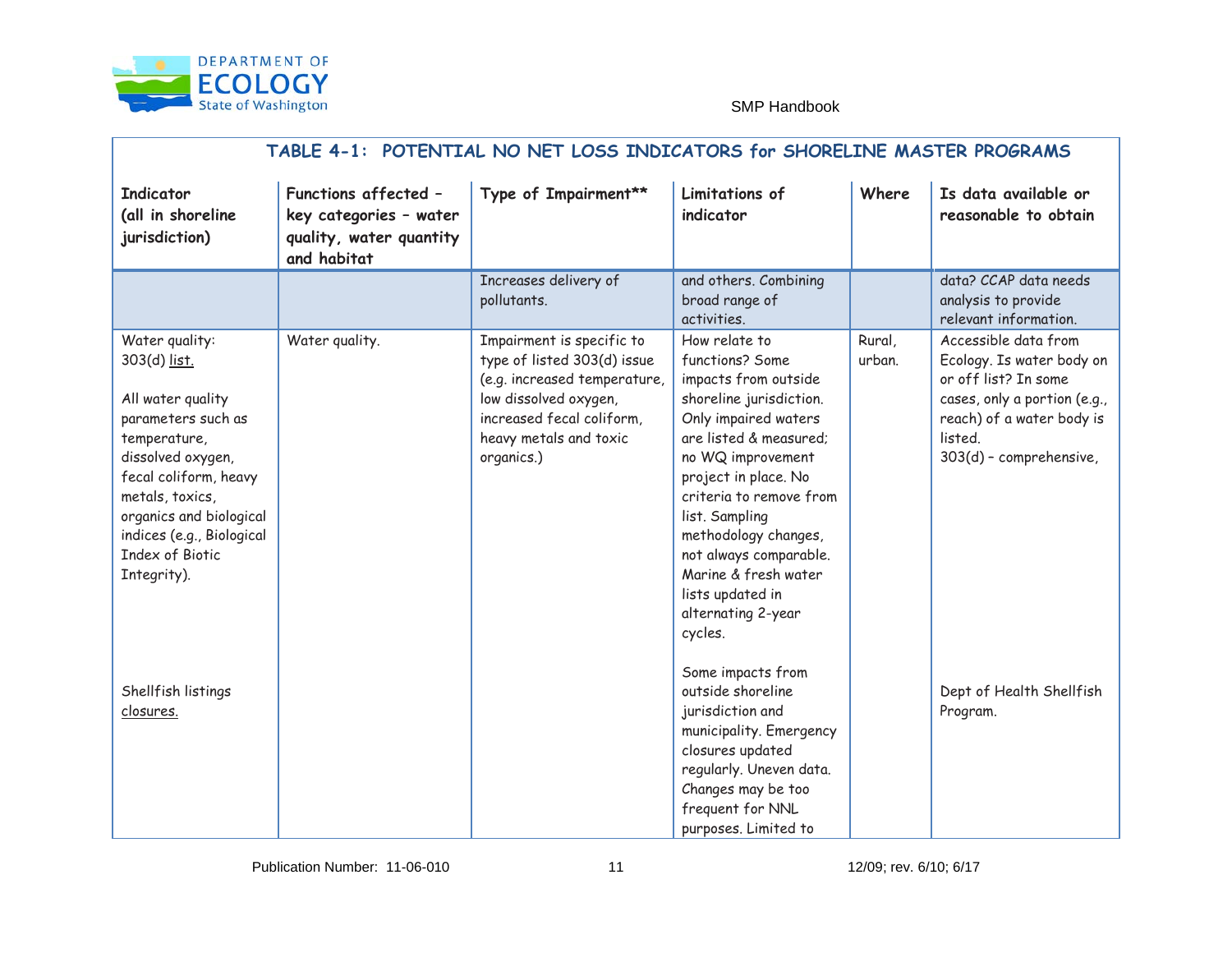

| TABLE 4 - 1: POTENTIAL NO NET LOSS INDICATORS<br>for SHORELINE MASTER PROGRAMS                                                                  |                                                                                                                                                                                                                                           |                                                                                                                                                                                                                                                                                                                                                                                                                                                            |                                                                                                                                                                                                                                             |                  |                                                                                                                                                              |
|-------------------------------------------------------------------------------------------------------------------------------------------------|-------------------------------------------------------------------------------------------------------------------------------------------------------------------------------------------------------------------------------------------|------------------------------------------------------------------------------------------------------------------------------------------------------------------------------------------------------------------------------------------------------------------------------------------------------------------------------------------------------------------------------------------------------------------------------------------------------------|---------------------------------------------------------------------------------------------------------------------------------------------------------------------------------------------------------------------------------------------|------------------|--------------------------------------------------------------------------------------------------------------------------------------------------------------|
| Indicator<br>(all in shoreline<br>jurisdiction)                                                                                                 | <b>Functions affected</b><br>$\overline{\phantom{0}}$<br>key categories - water<br>quality, water quantity<br>and habitat                                                                                                                 | Type of Impairment**                                                                                                                                                                                                                                                                                                                                                                                                                                       | Limitations of<br>indicator                                                                                                                                                                                                                 | Where            | Is data available or<br>reasonable to obtain                                                                                                                 |
|                                                                                                                                                 |                                                                                                                                                                                                                                           |                                                                                                                                                                                                                                                                                                                                                                                                                                                            | fecal coliform. Reflects<br>impacts on human<br>health, not shellfish<br>health.                                                                                                                                                            |                  |                                                                                                                                                              |
| Levees/dikes: Linear<br>feet, floodplain area<br>gained from levee<br>setbacks.                                                                 | Water quality -sediment<br>removal, temperature<br>regulation.<br>Water quantity -water<br>storage, flooding.<br>Habitat -structure for<br>habitat life needs (e.g.,<br>low LWM, stream bed<br>aggradation, river mouth<br>progradation). | I mpairs natural flooding<br>regime. Reduces floodplain<br>sediment retention,<br>denitrification and<br>hyporheic functions.<br>Decreases groundwater<br>storage and base flows.<br>I nterferes with formation<br>of habitat structure such<br>as distributary channels in<br>tidal and riparian and in-<br>channel and off - channel<br>habitat in freshwater<br>settings. Removes habitat<br>structure for nesting,<br>rearing, refuge and<br>foraging. | Can change in habitat<br>quality as a result of<br>levee/dikes be easily<br>measured?<br>Various types and<br>locations of levees &<br>dikes are lumped<br>together. Types of<br>openings in levees and<br>dikes vary; impacts may<br>vary. | Rural,<br>urban. | Measure<br>increase/decrease in<br>lineal feet, quality of<br>levee related to riparian<br>vegetation & slope. Is<br>data from local<br>governments or FEMA? |
| Floodplain area:<br>Acres_allowed to flood<br>-tidal and river (lack<br>of flood control and<br>lack of other<br>structures such as<br>houses.) | Water quality - removal of<br>toxics, sediment,<br>phosphorous and<br>pathogens through<br>adsorpt ion, filtration and<br>retention. Removal of<br>nitrogen through                                                                       | Impairment similar to that<br>for levees & dikes with loss<br>of floodplain from diking &<br>filling.                                                                                                                                                                                                                                                                                                                                                      | Availability of data,<br>maintenance of data.                                                                                                                                                                                               | Rural,<br>urban. | Do local governments<br>measure this for<br>shorelin e inventory?<br>FEMA floodplain info<br>available.                                                      |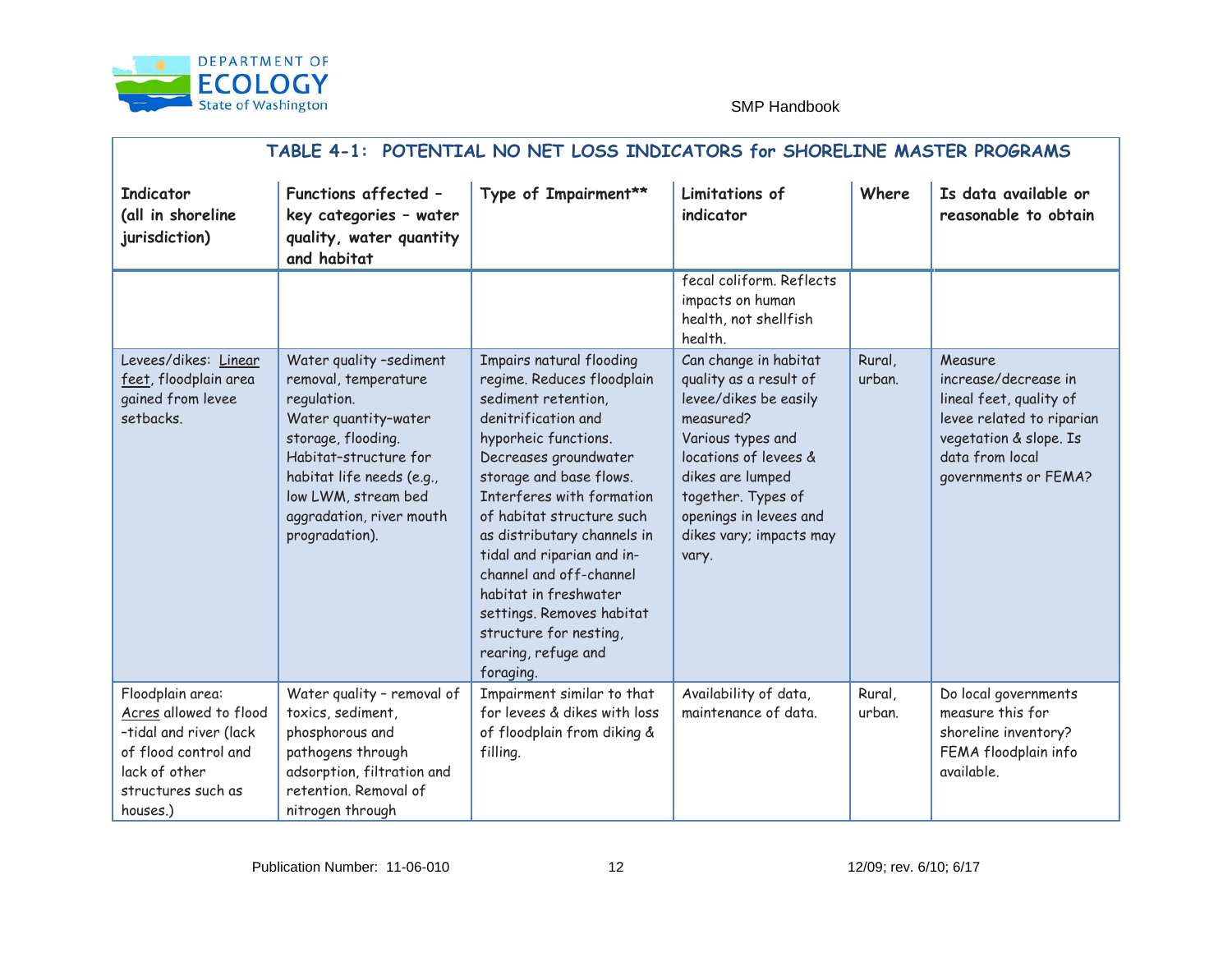

| TABLE 4 - 1: POTENTIAL NO NET LOSS INDICATORS<br>for SHORELINE MASTER PROGRAMS      |                                                                                                                                                                                                                                                                                                                                                              |                                                                                                                              |                                                                                                                             |                  |                                                                                                                                                |
|-------------------------------------------------------------------------------------|--------------------------------------------------------------------------------------------------------------------------------------------------------------------------------------------------------------------------------------------------------------------------------------------------------------------------------------------------------------|------------------------------------------------------------------------------------------------------------------------------|-----------------------------------------------------------------------------------------------------------------------------|------------------|------------------------------------------------------------------------------------------------------------------------------------------------|
| Indicator<br>(all in shoreline<br>jurisdiction)                                     | <b>Functions affected</b><br>$\overline{\phantom{m}}$<br>key categories - water<br>quality, water quantity<br>and habitat                                                                                                                                                                                                                                    | Type of Impairment**                                                                                                         | Limitations of<br>indicator                                                                                                 | Where            | Is data available or<br>reasonable to obtain                                                                                                   |
|                                                                                     | denitrification.<br>Temperature regulation.<br>Water quantity - water<br>storage and flow<br>regulation and reduction in<br>downstream flooding.<br>Habitat - formation of<br>habitat structure from<br>LWM, vegetation<br>communities and sediment<br>type/channel configuration<br>that support habitat life<br>needs. Input of organics<br>and prey base. |                                                                                                                              |                                                                                                                             |                  |                                                                                                                                                |
| Number of bald eagle<br>& osprey nests &<br>roosts & great blue<br>heron rookeries. | Habitat - structure for<br>habitat life needs.                                                                                                                                                                                                                                                                                                               | Indicator of impaired<br>habitat.                                                                                            | More suitable for<br>counties than cities.                                                                                  | Rural.           | WDFW data - most up-<br>to-date for eagles.                                                                                                    |
| Percent cover_of<br>invasive species in<br>riparian zones.                          | Habitat - Riparian and<br>aquatic habitat, sediment<br>supply. Input of organics &<br>LWM. Structure for<br>habitat life needs.                                                                                                                                                                                                                              | Overwhelms native plants,<br>compromising ecosystem.<br>Potent ial effect on physical<br>structure and food web<br>dynamics. | Requires field work.<br>May be useful if data<br>set is available. Use<br>Noxious Weeds list to<br>define invasive species? | Rural,<br>urban. | Is data available?<br>Conservation districts?<br><b>WA Invasive Species</b><br>Council? (working on<br>baseline assessment due<br>in May 2011) |
| Impervious surface<br>area.                                                         | Water quality - removal of<br>toxics, sediment,<br>phosphorous and                                                                                                                                                                                                                                                                                           | Reduces vegetative buffers<br>and decreases filtering of                                                                     | Covered by other<br>indicators? Percentage<br>increase in developed                                                         | Urban            | Aerial photos or other<br>remote sensing<br>techniques show                                                                                    |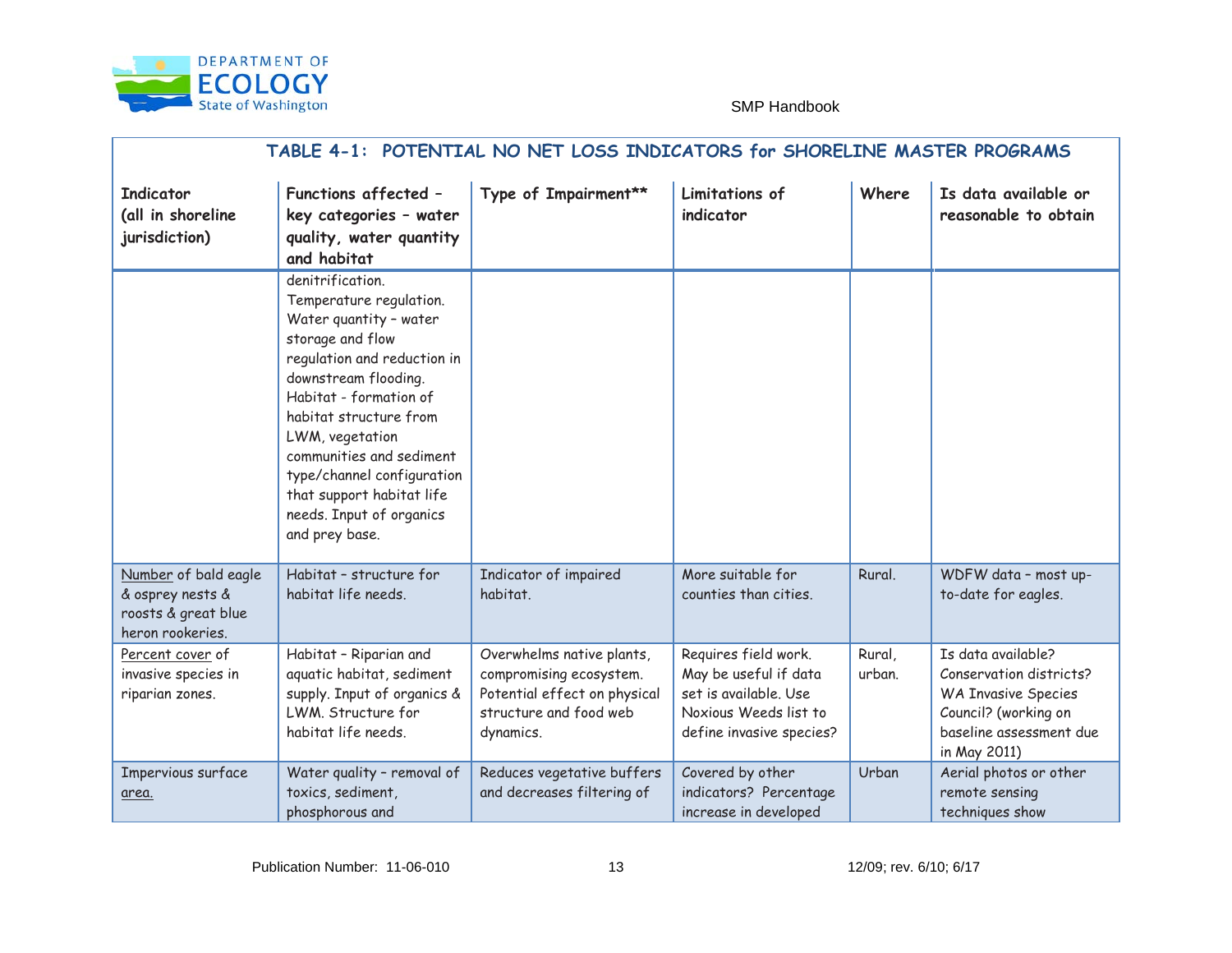

| TABLE 4 - 1: POTENTIAL NO NET LOSS INDICATORS<br>for SHORELINE MASTER PROGRAMS                                                                   |                                                                                                                                                                                                                                                                                                                                                                                                                                              |                                                                                                                                                                                                                                                                                                                                                                                                                                            |                                                                                                                                                                                                                                     |                 |                                                                                                         |  |
|--------------------------------------------------------------------------------------------------------------------------------------------------|----------------------------------------------------------------------------------------------------------------------------------------------------------------------------------------------------------------------------------------------------------------------------------------------------------------------------------------------------------------------------------------------------------------------------------------------|--------------------------------------------------------------------------------------------------------------------------------------------------------------------------------------------------------------------------------------------------------------------------------------------------------------------------------------------------------------------------------------------------------------------------------------------|-------------------------------------------------------------------------------------------------------------------------------------------------------------------------------------------------------------------------------------|-----------------|---------------------------------------------------------------------------------------------------------|--|
| Indicator<br>(all in shoreline<br>jurisdiction)                                                                                                  | <b>Functions affected</b><br>$\overline{\phantom{0}}$<br>key categories - water<br>quality, water quantity<br>and habitat                                                                                                                                                                                                                                                                                                                    | Type of Impairment**                                                                                                                                                                                                                                                                                                                                                                                                                       | Limitations of<br>indicator                                                                                                                                                                                                         | Where           | Is data available or<br>reasonable to obtain                                                            |  |
|                                                                                                                                                  | pathogens through<br>adsorption, filtration and<br>retention. Removal of<br>nitrogen through<br>denitrification.<br>Temperature regulati on.<br>Water quantity - water<br>storage and flow<br>regulation and reduction in<br>downstream flooding.<br>Habitat - formation of<br>habitat structure from<br>LWM, vegetation<br>communities and sediment<br>type/channel configuration<br>that support habitat life<br>needs. Input of organics. | pollutants from surface &<br>subsurface flow.<br>Alters the delivery and<br>timing of water to aquatic<br>areas, increasing quantity<br>of water and pollutants<br>delivered to aquatic<br>habitats during high and low<br>flows, which affects<br>habitat structure.<br>Increases water<br>temperature<br>Reduces prey base (by<br>associated removal of<br>vegetation)<br>Loss of nesting sites,<br>rearing, refuge & foraging<br>areas. | urban areas would be<br>small and may not be<br>useful indicator. Some<br>land surface cover<br>layers are inaccurate,<br>e.g. showing impervious<br>for clearcut forest.                                                           |                 | impervious cover. Local<br>governments require new<br>impervious information in<br>permit applications. |  |
| Wetlands acreage:<br>Fill of natural<br>wetlands and<br>constructed or<br>engineered wetlands.<br>This includes<br>nearshore tidal<br>estuaries. | Water Quality - Wetlands<br>filter pollutants and store<br>sediment.<br>Water Quantity - Affect<br>groundwater storage and<br>flow regulation.<br>Habitat - Affects habitat<br>structure, results in loss<br>of wetland vegetation                                                                                                                                                                                                           | Changes to natural<br>hydrological, chemical, and<br>physical regimes affect the<br>production a nd succession<br>of a wetland's ecology, and<br>therefore its functions and<br>values.                                                                                                                                                                                                                                                    | Difficult to track. Could<br>be covered in other<br>indicators (impervious<br>surface and water<br>quality), however other<br>LQGLFDWRUV GRQ.W JHW DW<br>wetland conversion to<br>non-impervious land use<br>such as landscaping or | Rural,<br>urban | Is data available? Local<br>permit tracking? Ecology?<br>Core of Engineers?                             |  |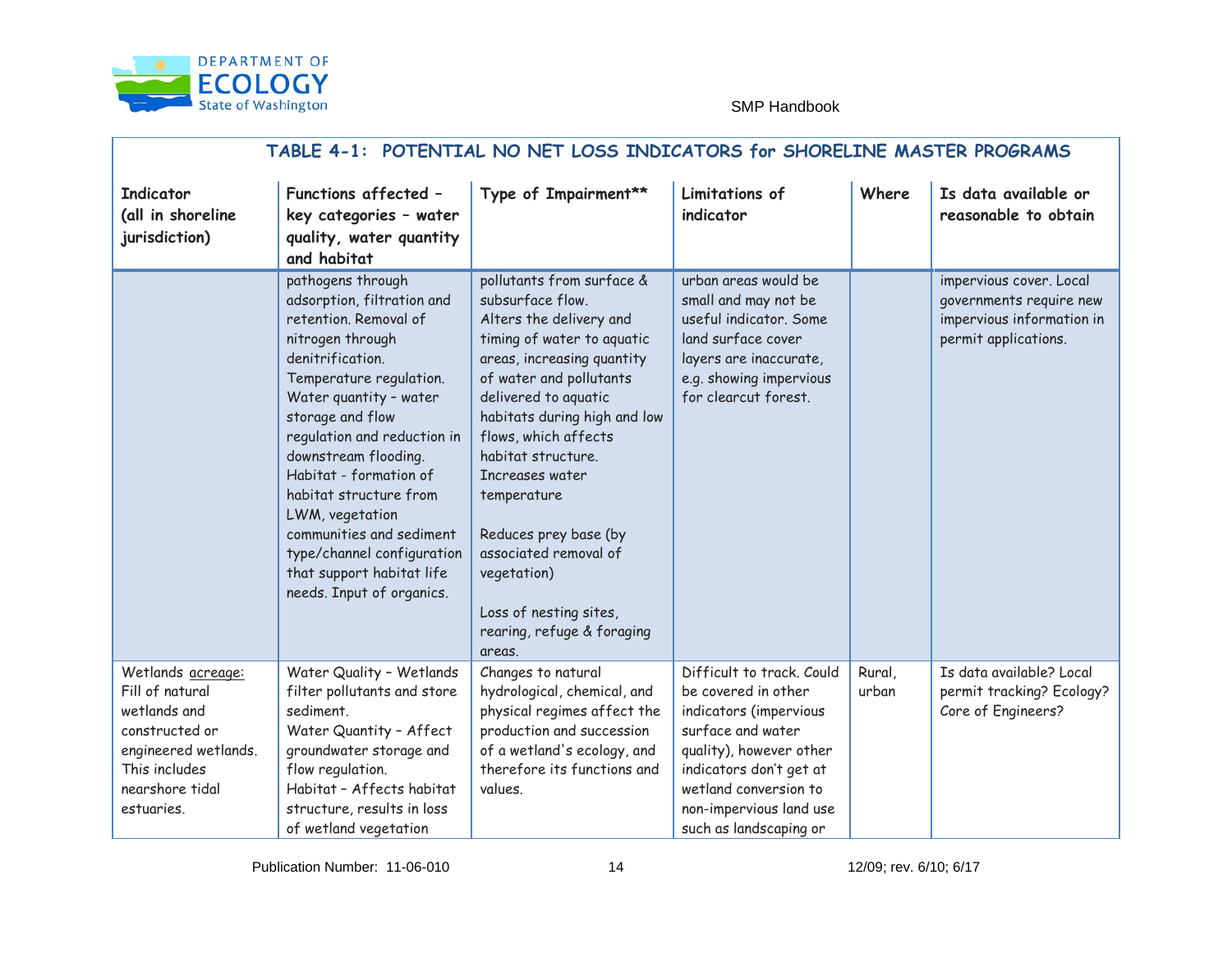

| TABLE 4 - 1: POTENTIAL NO NET LOSS INDICATORS<br>for SHORELINE MASTER PROGRAMS |                                                                                                                           |                                                                                                                             |                                                                                   |         |                                                                                                                                                                                                                                                 |
|--------------------------------------------------------------------------------|---------------------------------------------------------------------------------------------------------------------------|-----------------------------------------------------------------------------------------------------------------------------|-----------------------------------------------------------------------------------|---------|-------------------------------------------------------------------------------------------------------------------------------------------------------------------------------------------------------------------------------------------------|
| Indicator<br>(all in shoreline<br>jurisdiction)                                | <b>Functions affected</b><br>$\overline{\phantom{a}}$<br>key categories - water<br>quality, water quantity<br>and habitat | Type of Impairment**                                                                                                        | Limitations of<br>indicator                                                       | Where   | Is data available or<br>reasonable to obtain                                                                                                                                                                                                    |
|                                                                                | communities that support<br>habitat life needs.                                                                           |                                                                                                                             | agriculture. May require<br>field work.                                           |         |                                                                                                                                                                                                                                                 |
| Area of s eagrasses,<br>kelp and emergent<br>aquatic vegetation.               | Habitat - structure for<br>habitat life needs,<br>including food and shelter<br>for many species.                         | Decreases in aquatic<br>vegetation such as eelgrass<br>and kelp results in loss of<br>food and shelter for many<br>species. | Multiple factors affect<br>growth and<br>sustainability of aquatic<br>vegetation. | Aquatic | Seagrass, kelp and<br>emergent aquatic<br>vegetation data along<br>shoreline available from<br>DNR Shorezone. (1994-<br>2000) More recent local<br>data available at those<br>sites that are among the<br>stratified randomly<br>sampled sites. |

\* LWM – Large Woody Material

\*\* For some indicators, decreasing the length or area of the indicator would result in a benefit to shoreline functions (e.g. , shoreline stabilization, piers & docks.) For other indicators, increasing the length or area of the indicator would resu lt in a benefit to functions (e.g. forest cover, riparian vegetation.)

\*\*\* Rural includes rural residential, agricultural and forestry areas.

CCAP – Coastal Change Analysis Program NGO – Non-government organization

PBRS- Public Benefit Rating System NRCS-National Resource Conservation Service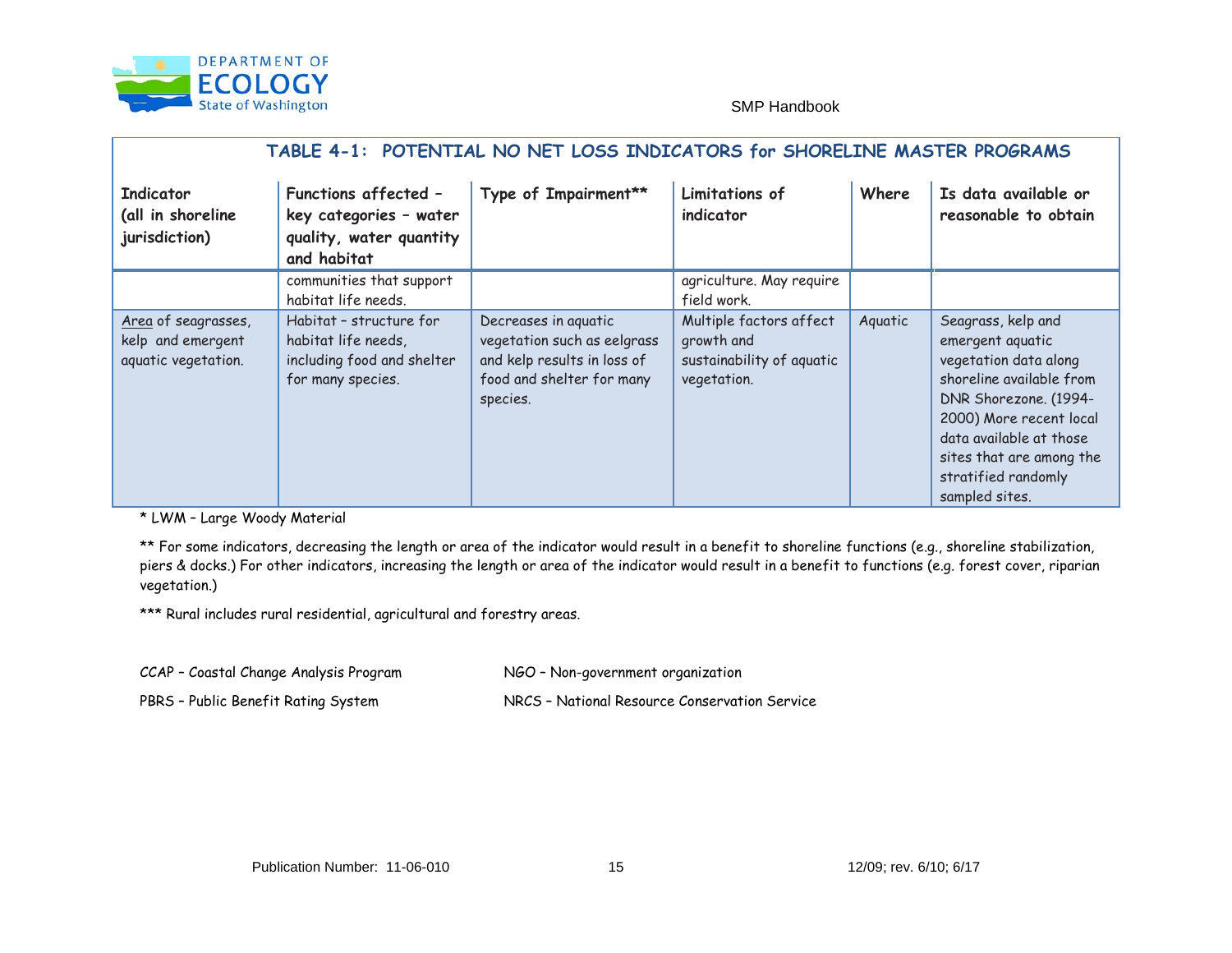

## **Inventory provides baseline**

A baseline of shoreline ecological conditions is necessary in order to use indicators. You need a starting point. Fortunately, the shoreline inventory and characterization provide the baseline for measuring no net loss. The best time to collect data related to the indicators is during the shoreline inventory.

Some local governments have completed their inventory, and don't plan on collecting new data in the near future. Existing inventory data should provide good information for some of the indicators – impervious surfaces, levees and dikes, shoreline stabilization, floodplains, vegetation, overwater structures – as they are required as part of the inventory, to the extent that such information is available.

## **If you are working on the inventory now or will be in the future**

Look at the indicators list. Consider what you now know about your shorelines. Are you aware of extensive riparian vegetation, a large number of eagle nests, water quality problems or limited shoreline armoring? Would these indicators be able to be counted as part of the inventory and tracked over time? What about other indicators? As you work on the inventory, keep the potential indicators in mind. If you find out there aren't any eagle nests, they would not be a good indicator for your community. If you learn there are many feet of roads in shoreline jurisdiction, and there are also long-term plans to remove some road lengths, road length may be a good indicator. Keep in mind that data about the indicators needs to be available now and in the future.

## **If your inventory is complete**

Look at the indicators list. Consider your shoreline conditions and the inventory information that you have available. Are several of the indicators on the list reflected in your inventory? Does your inventory include the amount of shoreline stabilization or overwater structures such as piers and docks (this information is commonly included in inventories.) If so, you can choose several indicators from the list. If Ecology's potential indicators are not applicable to your shorelines, what inventory information could be useful as one or more indicators?

## **Selecting other indicators**

If Ecology's potential indicators are not appropriate for your shoreline, you may develop your own. Your local government may have data specific to your shorelines that could be useful for indicators. These indicators should be relevant to the regulatory authority that your local government has over factors that affect the indicators. If an upstream city's activities have significant effects on water quality along your shoreline, then water quality is not an appropriate indicator to measure net loss or gain that can be attributed to your local government's actions. When determining what indicators to use, consider the following criteria:

> • Data are available, reliable and can be gathered in a consistent manner over time. Note that data may be specific for some areas and not available for other areas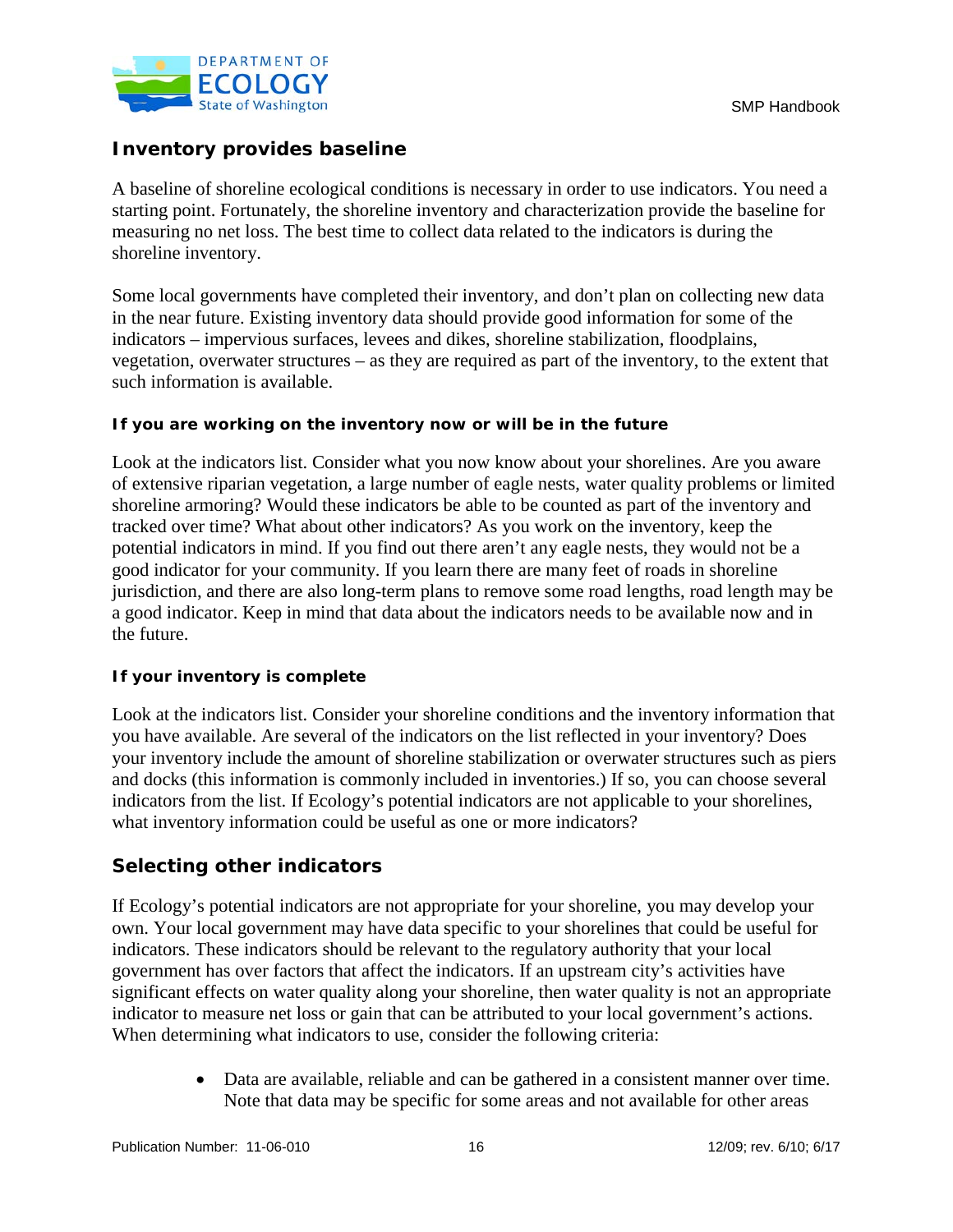

within your jurisdiction. Example, current eelgrass data are available for some nearshore areas and not others.

- The data selected for measurement provide an indication of ecological function within shoreline jurisdiction.
- Indicators are relevant to implementation of local policies and regulations. The number of orcas that pass by offshore is not a reflection of your local SMP's effectiveness, as orcas can range through the waters of many jurisdictions, even going out of state or country.
- Data have the potential to show change over a relatively short time period.
- Indicators are used by other agencies such as the Puget Sound Partnership.

An indicator may be present throughout your shoreline jurisdiction, such as impervious surfaces in urban areas, or limited to one or several shoreline reaches, such as freshwater riparian vegetation. A small percent reduction of impervious surfaces throughout shoreline jurisdiction could have significant positive effects on shoreline functions. On the other hand, the loss of riparian vegetation in one or several reaches could have significant detrimental impacts on shoreline functions. You could choose one or two indicators that occur throughout shoreline jurisdiction and several other indicators that occur in one or several reaches where a gain or loss represents a substantial change to shoreline functions.

## **Choosing appropriate indicators**

Choose indicators that represent habitat, water quantity and water quality in your community. For example, shoreline stabilization affects habitat; forest cover affects habitat, water quantity and water quality; and the 303(d) list reflects water quality. This combination of indicators, if they adequately represent your shorelines, would be good to track.

The indicators you choose should take into account the anticipated future development along your shorelines. Projecting "reasonably foreseeable future development and use of the shoreline" is part of the Cumulative Impacts Analysis. If you expect that urban, suburban or high intensity development will occur along the shoreline, consider indicators related to such development. These may include impervious surface area, shoreline stabilization, overwater structures, riparian vegetation, road lengths or invasive species, among others.



Figure 4-4: Riparian vegetation, overwater structures and impervious surfaces are potential indicators of no net loss.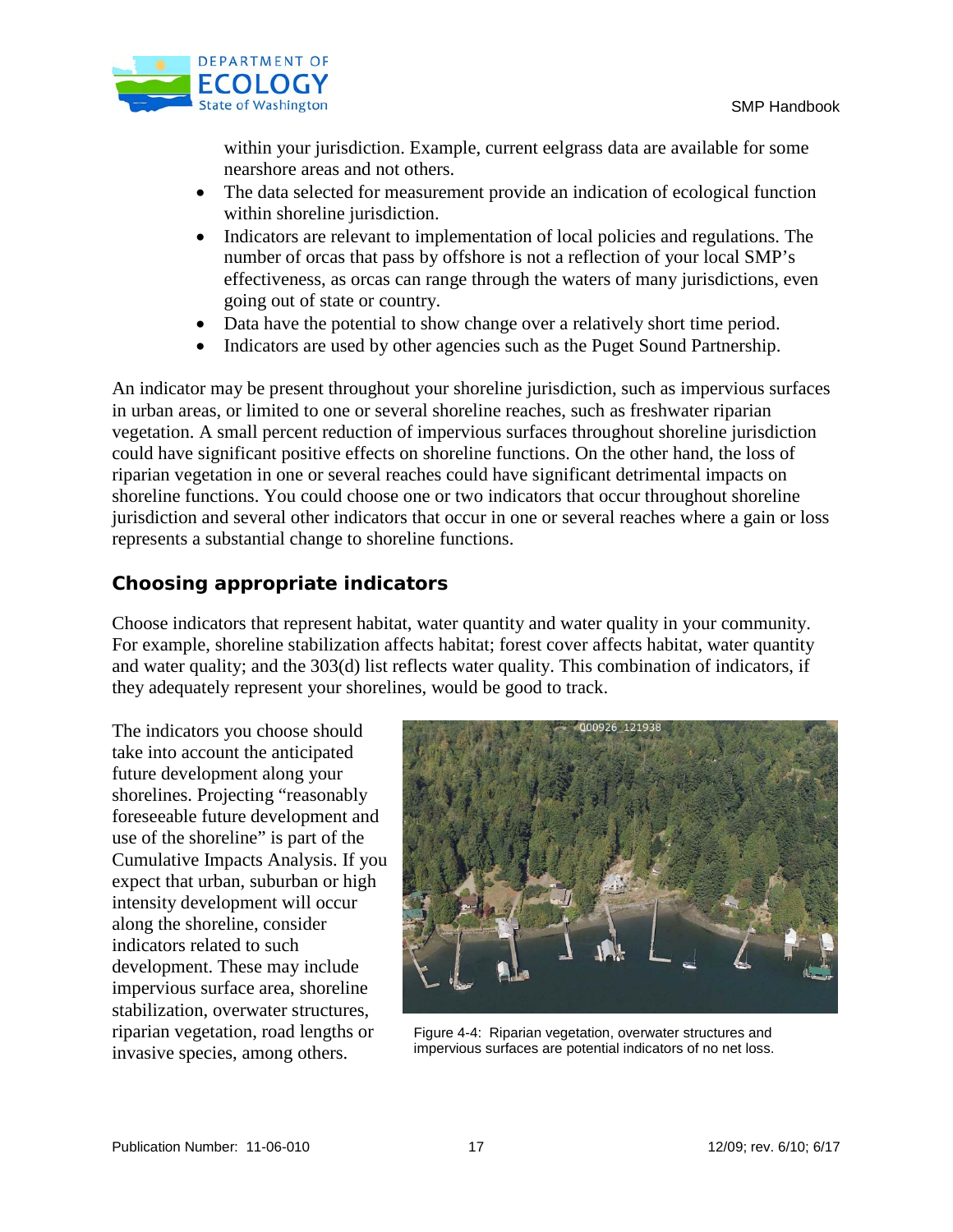

Keep in mind any restoration that you expect to occur. If your plans call for removing bulkheads and restoring habitat, appropriate indicators might be riparian vegetation, eagle and osprey nests, and the length of shoreline armoring.

Avoid choosing an indicator that does not represent your shoreline, for example, forest cover if forest cover would not occur naturally. Avoid choosing several indicators that may represent the same impacts on ecological function – e.g., riparian vegetation in a relatively undeveloped area, and acres of permanently protected areas in the same location.

## **Tracking indicators**

Develop a process and method to track the indicators. The SMP Guidelines state, "Master programs or other local permit review ordinances addressing shoreline project review shall include a mechanism for documenting all project review actions in shoreline areas. Local governments shall also identify a process for periodically evaluating the cumulative effects of authorized development on shoreline conditions. This process could involve a joint effort by local governments, state resource agencies, affected Indian tribes, and other parties" **[**WAC 173-  $26-191(2)(a)(iii)(D)$ ].

Tracking your indicators can help you determine whether you are achieving no net loss. Determine how often you will measure your indicators – annually, when you update your SMP, or something in between? What do the indicators tell you compared with the baseline? How will the information be analyzed? Figure out early what you will be looking for, how it will be measured, and what it might mean.

Some options for tracking indicators:

- Track through the permit process. This may work for some development features, such as impervious surface coverage, length of bulkheads, and vegetation clearing. Developments that are exempt from the requirements for a Shoreline Substantial Development permit usually need local building or other permits. How often will these be checked? Can you keep a running tally, or run a software program annually?
- Track through local data that is updated regularly.
- Track through state or federal or other data sources. Who in your department will follow up, and when should that happen? (Refer to the indicators table for potential data sources.)
- Track changes through aerial photos or shoreline field visits, on land and water. Identify the process you will use.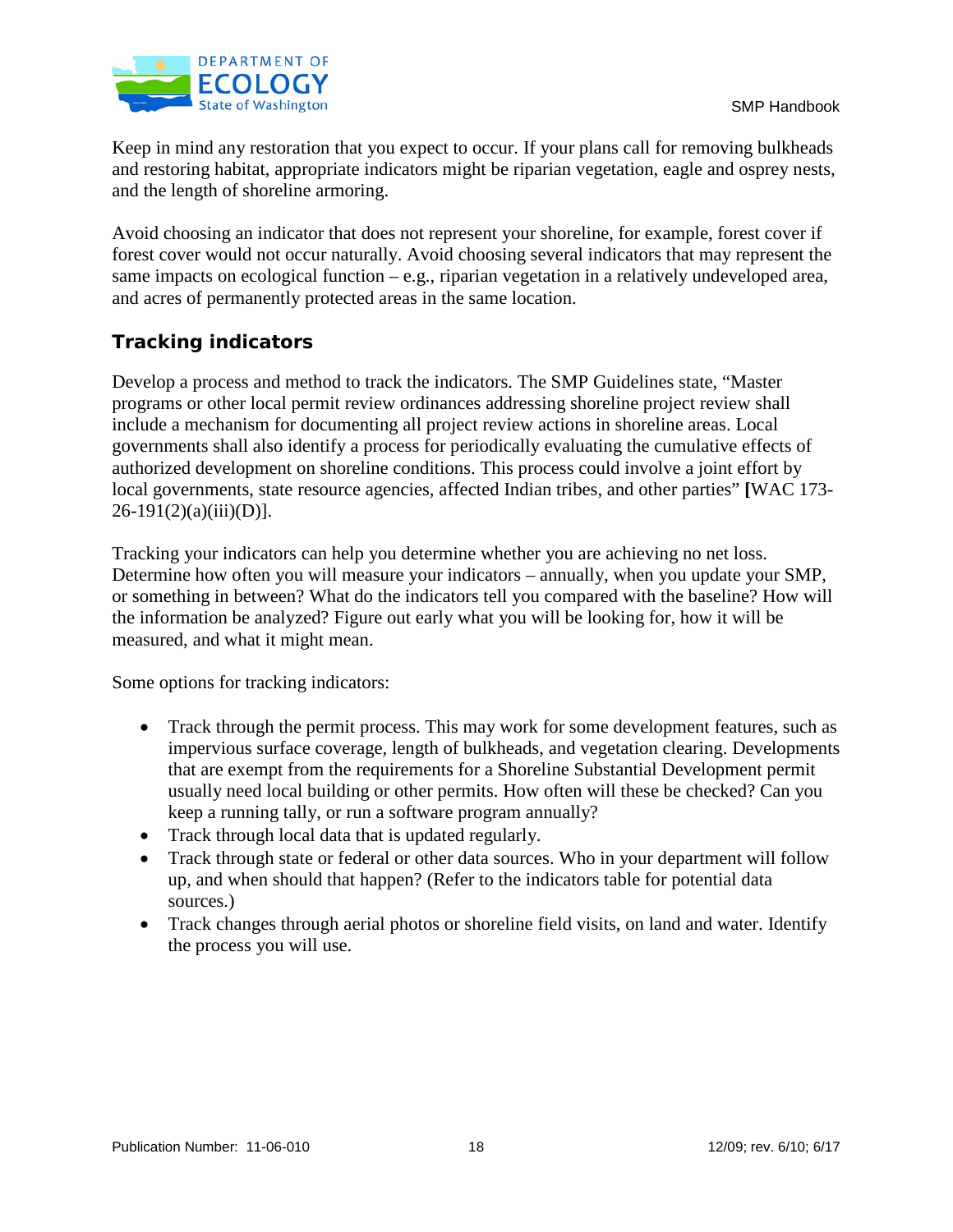

## **Reporting use of indicators**

The SMP Guidelines require local governments to show how NNL will be achieved, although specific indicators are not required. However, you are required to show in the Cumulative Impacts Analysis and No Net Loss report how the SMP will achieve no net loss when implemented over time. Your choice of indicators, rationale for choosing them, and explanation of how they will be tracked and evaluated should be discussed in these reports. Your SMP also can discuss how you will use indicators to show whether you are achieving no net loss.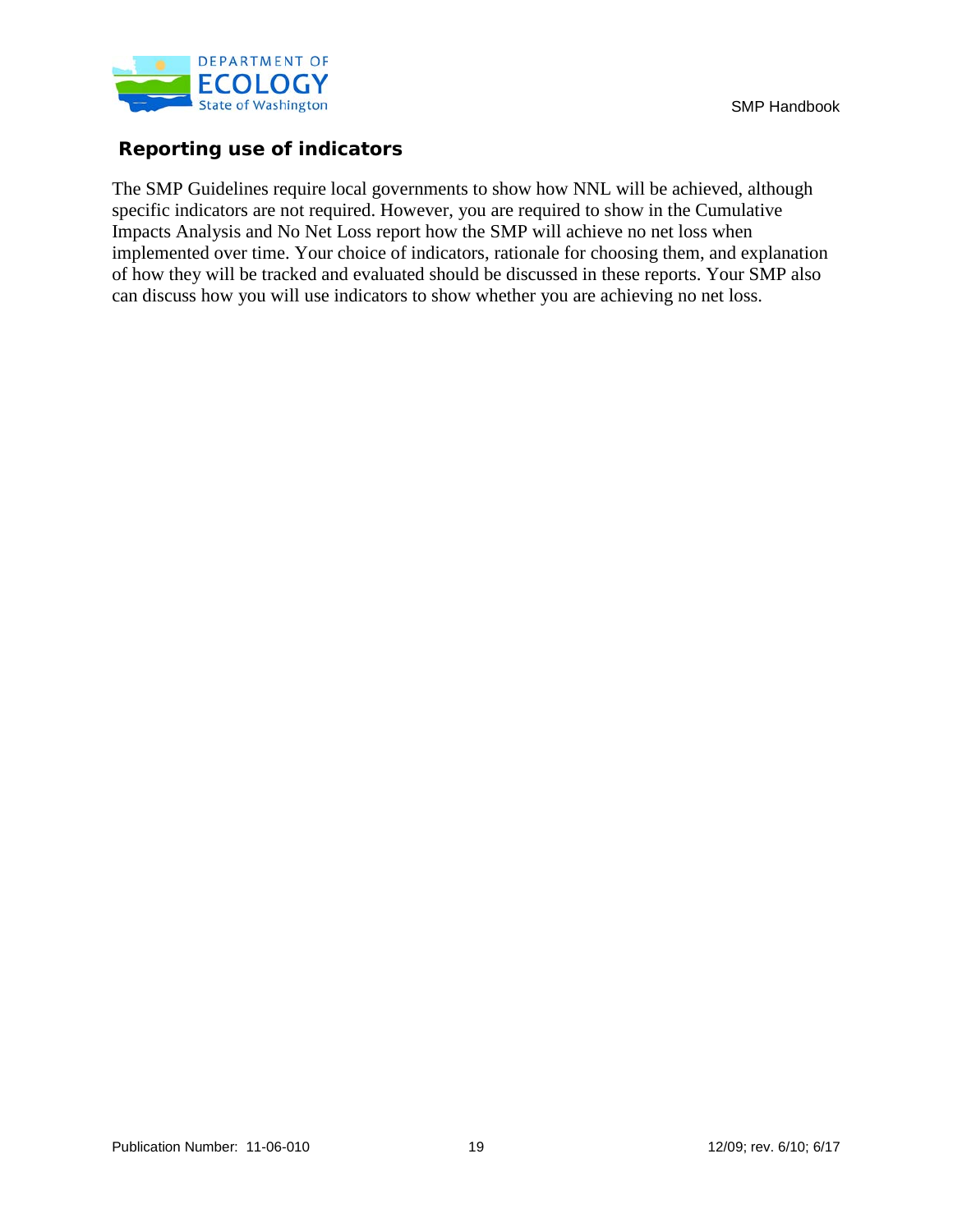

# **Shoreline Master Program Guidelines**

## **SMP Guidelines specifically addressing No Net Loss**

## **WAC 173-26-186**

(8) Through numerous references to and emphasis on the maintenance, protection, restoration, and preservation of "fragile" shoreline "natural resources," "public health," "the land and its vegetation and wildlife," "the waters and their aquatic life," "ecology," and "environment," the act makes protection of the shoreline environment an essential statewide policy goal consistent with the other policy goals of the act. It is recognized that shoreline ecological functions may be impaired not only by shoreline development subject to the substantial development permit requirement of the act but also by past actions, unregulated activities, and development that is exempt from the act's permit requirements. The principle regarding protecting shoreline ecological systems is accomplished by these guidelines in several ways, and in the context of related principles. These include:

 (a) Local government is guided in its review and amendment of local master programs so that it uses a process that identifies, inventories, and ensures meaningful understanding of current and potential ecological functions provided by affected shorelines.

 (b) Local master programs shall include policies and regulations designed to achieve **no net loss** of those ecological functions.

 (i) Local master programs shall include regulations and mitigation standards ensuring that each permitted development **will not cause a net loss** of ecological functions of the shoreline; local government shall design and implement such regulations and mitigation standards in a manner consistent with all relevant constitutional and other legal limitations on the regulation of private property.

 (ii) Local master programs shall include regulations ensuring that exempt development in the aggregate **will not cause a net loss** of ecological functions of the shoreline.

## **SMP Guidelines generally addressing environmental protection and related to No Net Loss**

**Scientific and technical information** 

## **WAC 173-26-201(2)(a)**

(a) **Use of scientific and technical information.** To satisfy the requirements for the use of scientific and technical information in RCW 90.58.100(1), local governments shall incorporate the following two steps into their master program development and amendment process.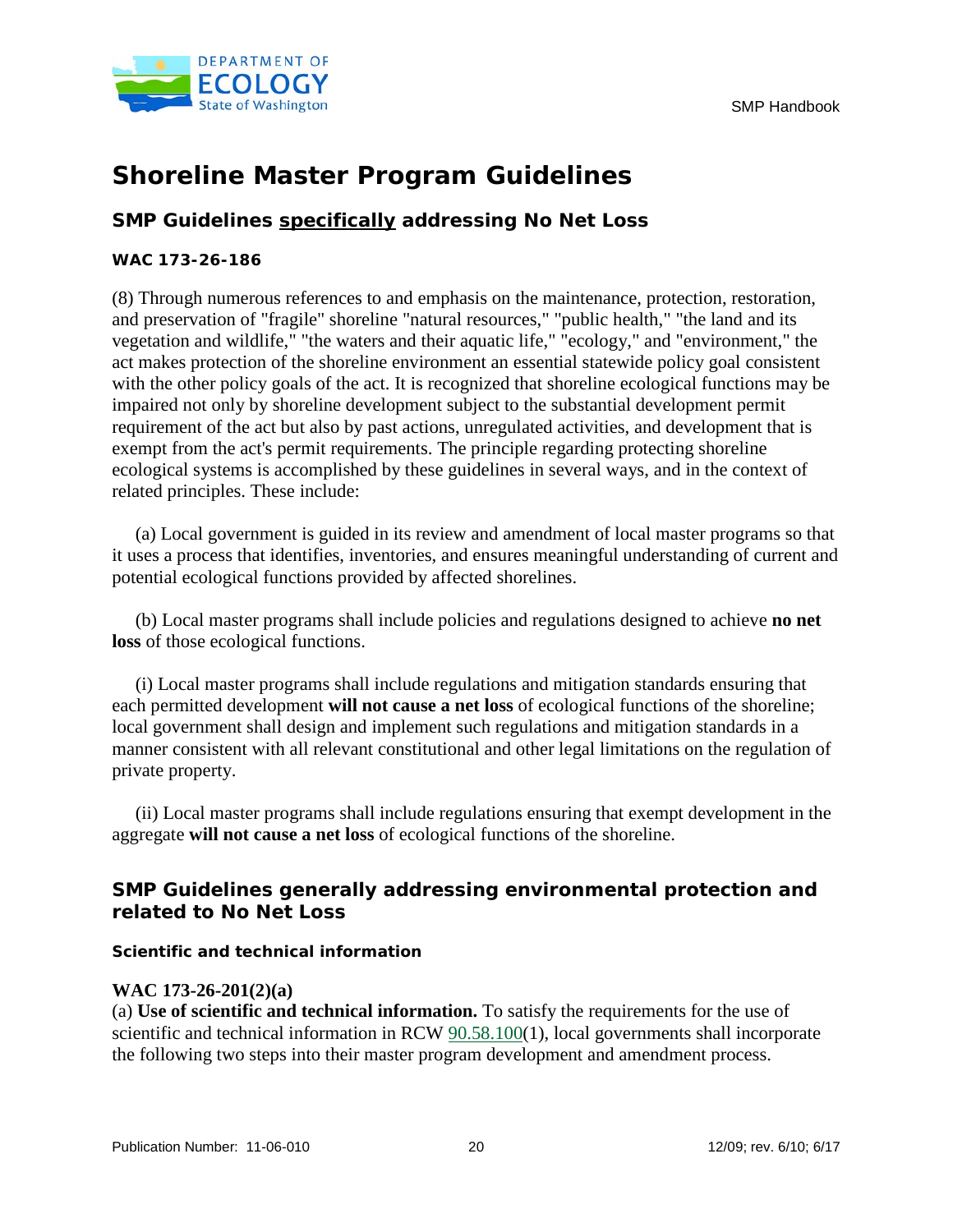

First, identify and assemble the most current, accurate, and complete scientific and technical information available that is applicable to the issues of concern. The context, scope, magnitude, significance, and potential limitations of the scientific information should be considered. At a minimum, make use of and, where applicable, incorporate all available scientific information, aerial photography, inventory data, technical assistance materials, manuals and services from reliable sources of science….

Second, base master program provisions on an analysis incorporating the most current, accurate, and complete scientific or technical information available. Local governments should be prepared to identify the following:

 (i) Scientific information and management recommendations on which the master program provisions are based;

(ii) Assumptions made concerning, and data gaps in, the scientific information; and

 (iii) Risks to ecological functions associated with master program provisions. Address potential risks as described in WAC 173-26-201 (3)(d).

#### **Shoreline ecological functions**

## **WAC 173-26-201(3)(d)(i):**

(C) Shoreline ecological functions include, but are not limited to:

In rivers and streams and associated flood plains:

 Hydrologic: Transport of water and sediment across the natural range of flow variability; attenuating flow energy; developing pools, riffles, gravel bars, recruitment and transport of large woody debris and other organic material.

 Shoreline vegetation: Maintaining temperature; removing excessive nutrients and toxic compound, sediment removal and stabilization; attenuation of flow energy; and provision of large woody debris and other organic matter.

 Hyporheic functions: Removing excessive nutrients and toxic compound, water storage, support of vegetation, and sediment storage and maintenance of base flows.

 Habitat for native aquatic and shoreline-dependent birds, invertebrates, mammals; amphibians; and anadromous and resident native fish: Habitat functions may include, but are not limited to, space or conditions for reproduction; resting, hiding and migration; and food production and delivery.

## In lakes:

 Hydrologic: Storing water and sediment, attenuating wave energy, removing excessive nutrients and toxic compounds, recruitment of large woody debris and other organic material.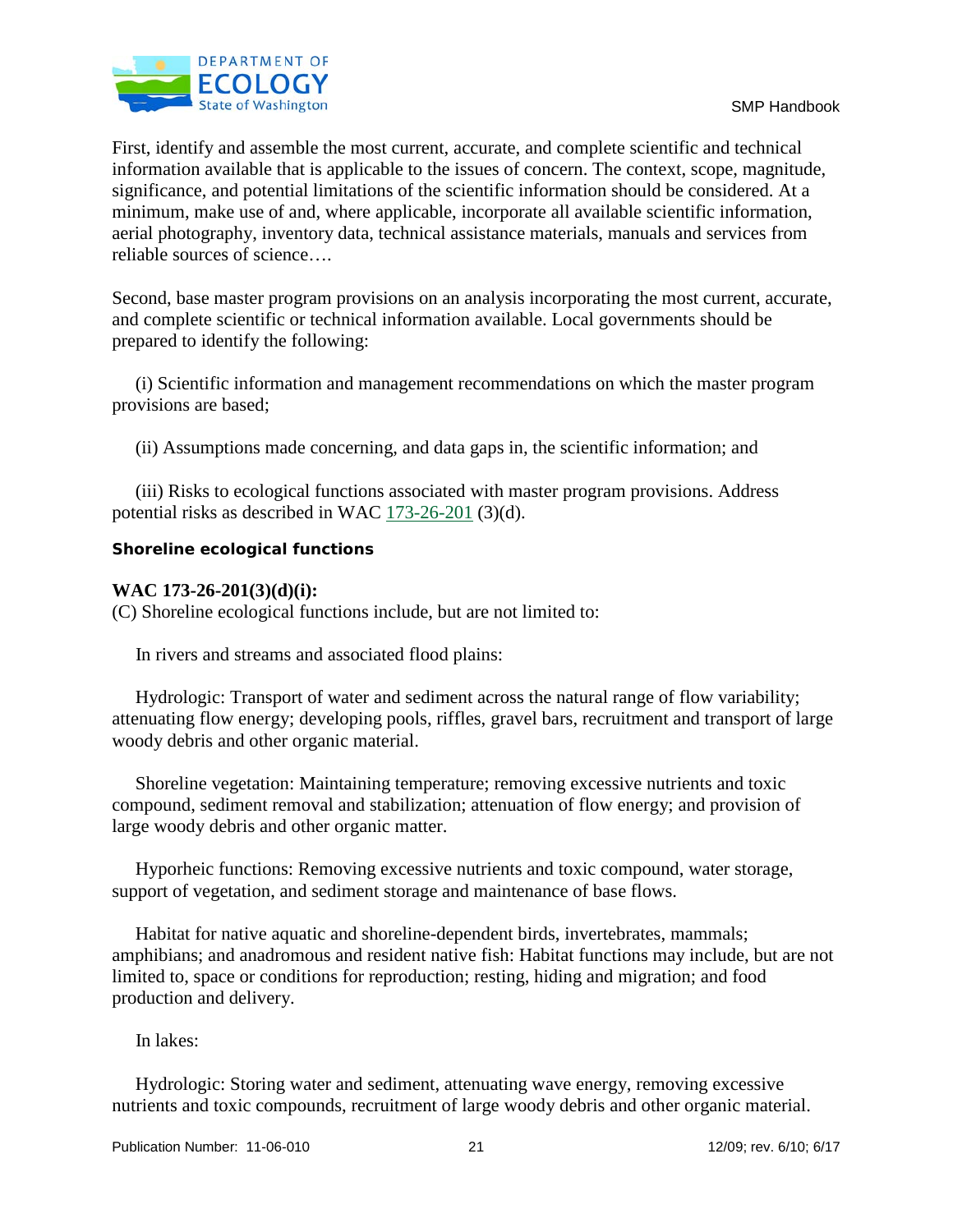

 Shoreline vegetation: Maintaining temperature; removing excessive nutrients and toxic compound, attenuating wave energy, sediment removal and stabilization; and providing woody debris and other organic matter.

 Hyporheic functions: Removing excessive nutrients and toxic compound, water storage, support of vegetation, and sediment storage and maintenance of base flows.

 Habitat for aquatic and shoreline-dependent birds, invertebrates, mammals; amphibians; and anadromous and resident native fish: Habitat functions may include, but are not limited to, space or conditions for reproduction, resting, hiding and migration; and food production and delivery.

In marine waters:

 Hydrologic: Transporting and stabilizing sediment, attenuating wave and tidal energy, removing excessive nutrients and toxic compounds; recruitment, redistribution and reduction of woody debris and other organic material.

 Vegetation: Maintaining temperature; removing excessive nutrients and toxic compound, attenuating wave energy, sediment removal and stabilization; and providing woody debris and other organic matter.

 Habitat for aquatic and shoreline-dependent birds, invertebrates, mammals; amphibians; and anadromous and resident native fish: Habitat functions may include, but are not limited to, space or conditions for reproduction, resting, hiding and migration; and food production and delivery.

Wetlands:

 Hydrological: Storing water and sediment, attenuating wave energy, removing excessive nutrients and toxic compounds, recruiting woody debris and other organic material.

 Vegetation: Maintaining temperature; removing excessive nutrients and toxic compound, attenuating wave energy, removing and stabilizing sediment; and providing woody debris and other organic matter.

 Hyporheic functions: Removing excessive nutrients and toxic compound, storing water and maintaining base flows, storing sediment and support of vegetation.

 Habitat for aquatic and shoreline-dependent birds, invertebrates, mammals; amphibians; and anadromous and resident native fish: Habitat functions may include, but are not limited to, space or conditions for reproduction, resting, hiding and migration; and food production and delivery.

 (D) The overall condition of habitat and shoreline resources are determined by the following ecosystem-wide processes and ecological functions: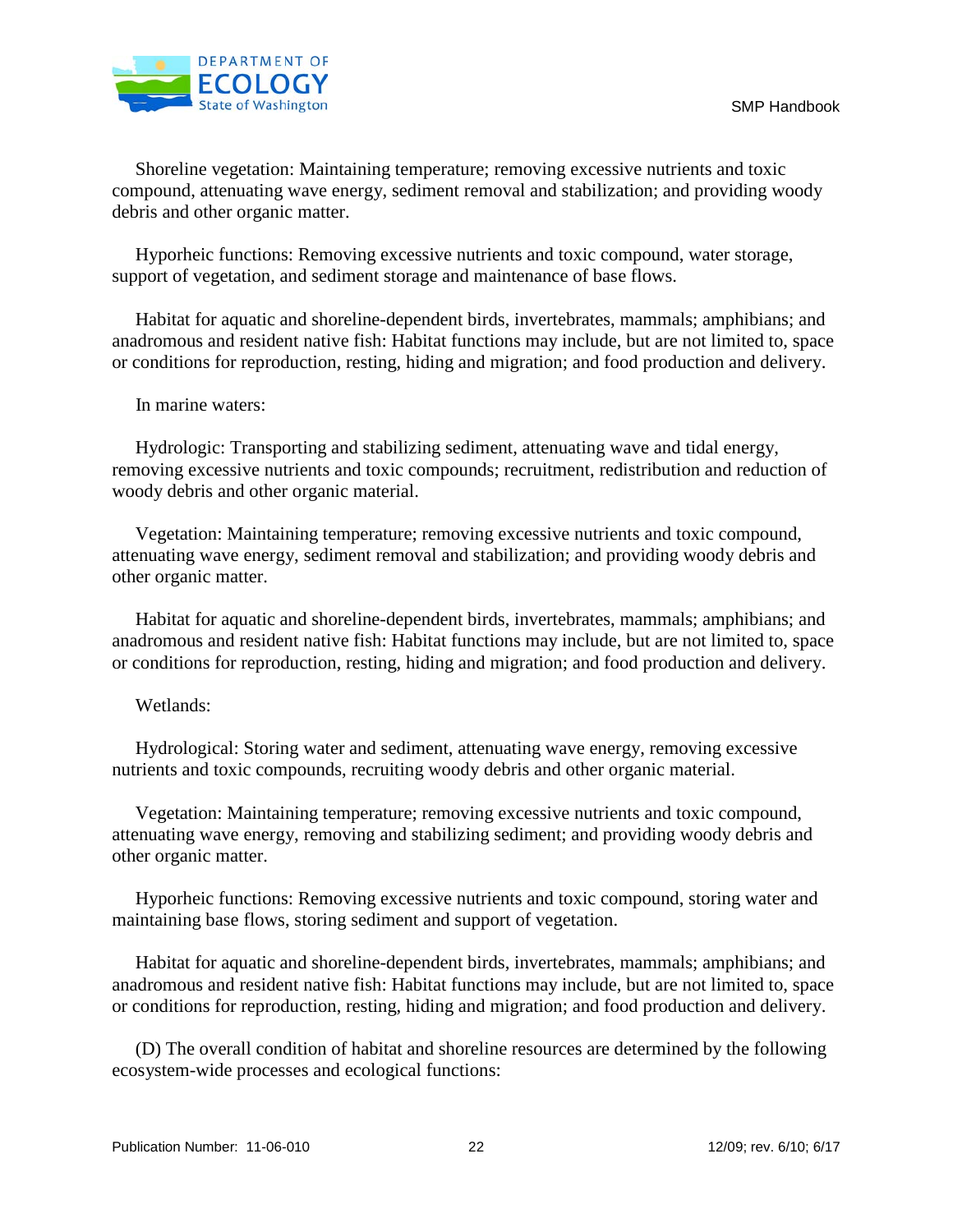

 The distribution, diversity, and complexity of the watersheds, marine environments, and landscape-scale features that form the aquatic systems to which species, populations, and communities are uniquely adapted.

 The spatial and temporal connectivity within and between watersheds and along marine shorelines. Drainage network connections include flood plains, wetlands, upslope areas, headwater tributaries, and naturally functioning routes to areas critical for fulfilling life history requirements of aquatic and riverine-dependent species.

 The shorelines, beaches, banks, marine near-shore habitats, and bottom configurations that provide the physical framework of the aquatic system.

 The timing, volume, and distribution of woody debris recruitment in rivers, streams and marine habitat areas.

 The water quality necessary to maintain the biological, physical, and chemical integrity of the system and support survival, growth, reproduction, and migration of individuals composing aquatic and riverine communities.

 The sediment regime under which aquatic ecosystems evolved. Elements of the sediment regime include the timing, volume, rate, and character of sediment input, storage, and transport.

 The range of flow variability sufficient to create and sustain fluvial, aquatic, and wetland habitats, the patterns of sediment, nutrient, and wood routing. The timing, magnitude, duration, and spatial distribution of peak, high, and low flows, and duration of flood plain inundation and water table elevation in meadows and wetlands.

 The species composition and structural diversity of plant communities in river and stream areas and wetlands that provides summer and winter thermal regulation, nutrient filtering, appropriate rates of surface erosion, bank erosion, and channel migration and to supply amounts and distributions of woody debris sufficient to sustain physical complexity and stability.

 (E) Local governments should use the characterization and analysis called for in this section to prepare master program policies and regulations designed to achieve **no net loss** of ecological functions necessary to support shoreline resources and to plan for the restoration of the ecosystem-wide processes and individual ecological functions on a comprehensive basis over time.

#### **Precautionary principle**

## **WAC 173-26-201(3)(g)**

The level of detail of inventory information and planning analysis will be a consideration in setting shoreline regulations. As a general rule, the less known about existing resources, the more protective shoreline master program provisions should be to avoid unanticipated impacts to shoreline resources. If there is a question about the extent or condition of an existing ecological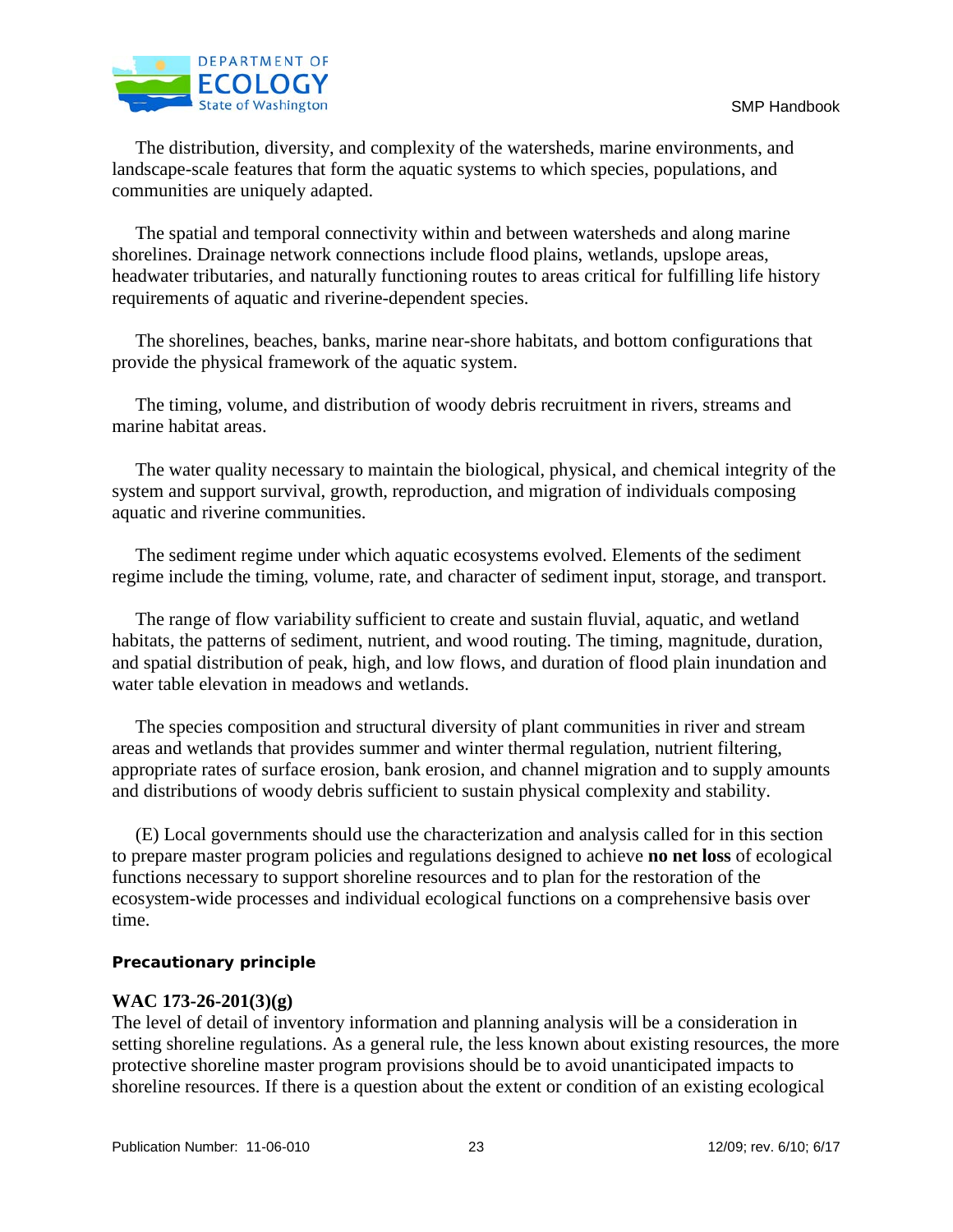

resource, then the master program provisions shall be sufficient to reasonably assure that the resource is protected in a manner consistent with the policies of these guidelines.

## **Mitigation sequencing**

## **WAC 173-26-201(2)**

## (e) **Environmental impact mitigation.**

 (i) To assure **no net loss** of shoreline ecological functions, master programs shall include provisions that require proposed individual uses and developments to analyze environmental impacts of the proposal and include measures to mitigate environmental impacts not otherwise avoided or mitigated by compliance with the master program and other applicable regulations. To the extent Washington's State Environmental Policy Act of 1971 (SEPA), chapter 43.21C RCW, is applicable, the analysis of such environmental impacts shall be conducted consistent with the rules implementing SEPA, which also address environmental impact mitigation in WAC 197-11-660 and define mitigation in WAC 197-11-768. Master programs shall indicate that, where required, mitigation measures shall be applied in the following sequence of steps listed in order of priority, with  $(e)(i)(A)$  of this subsection being top priority.

(A) Avoiding the impact altogether by not taking a certain action or parts of an action;

 (B) Minimizing impacts by limiting the degree or magnitude of the action and its implementation by using appropriate technology or by taking affirmative steps to avoid or reduce impacts;

(C) Rectifying the impact by repairing, rehabilitating, or restoring the affected environment;

 (D) Reducing or eliminating the impact over time by preservation and maintenance operations;

 (E) Compensating for the impact by replacing, enhancing, or providing substitute resources or environments; and

 (F) Monitoring the impact and the compensation projects and taking appropriate corrective measures.

 (ii) In determining appropriate mitigation measures applicable to shoreline development, lower priority measures shall be applied only where higher priority measures are determined to be infeasible or inapplicable.

 Consistent with WAC 173-26-186 (5) and (8), master programs shall also provide direction with regard to mitigation for the impact of the development so that:

 (A) Application of the mitigation sequence achieves **no net loss** of ecological functions for each new development and does not result in required mitigation in excess of that necessary to assure that development will result in **no net loss** of shoreline ecological functions and not have a significant adverse impact on other shoreline functions fostered by the policy of the act.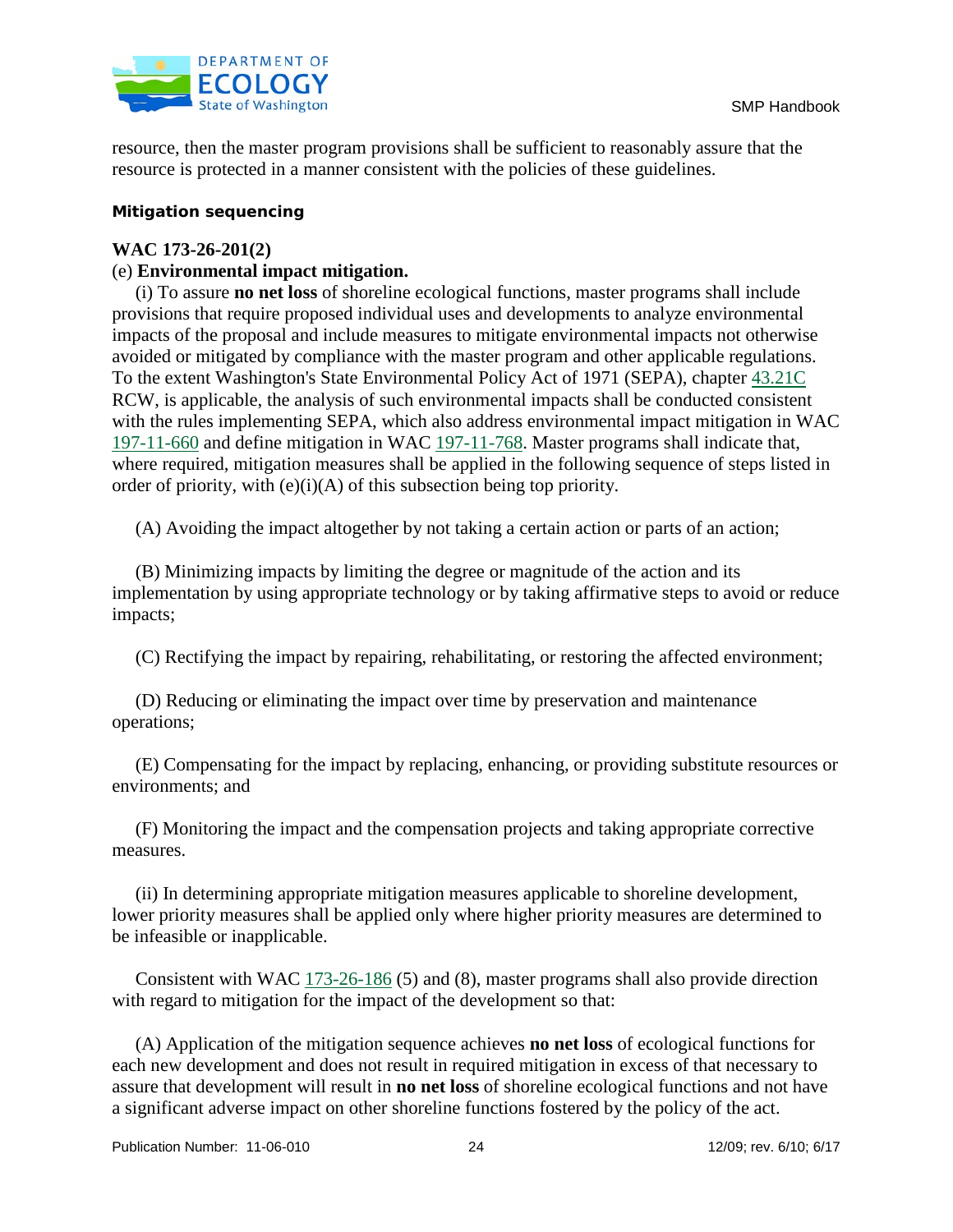

 (B) When compensatory measures are appropriate pursuant to the mitigation priority sequence above, preferential consideration shall be given to measures that replace the impacted functions directly and in the immediate vicinity of the impact. However, alternative compensatory mitigation within the watershed that addresses limiting factors or identified critical needs for shoreline resource conservation based on watershed or comprehensive resource management plans applicable to the area of impact may be authorized. Authorization of compensatory mitigation measures may require appropriate safeguards, terms or conditions as necessary to ensure **no net loss** of ecological functions.

#### **Shoreline inventory and characterization**

#### **WAC 173-26-201(3)(c)**

Local government shall, at a minimum, and to the extent such information is relevant and reasonably available, collect the following information:

 (i) Shoreline and adjacent land use patterns and transportation and utility facilities, including the extent of existing structures, impervious surfaces, vegetation and shoreline modifications in shoreline jurisdiction. Special attention should be paid to identification of water-oriented uses and related navigation, transportation and utility facilities.

 (ii) Critical areas, including wetlands, aquifer recharge areas, fish and wildlife conservation areas, geologically hazardous areas, and frequently flooded areas. See also WAC 173-26-221.

(iii) Degraded areas and sites with potential for ecological restoration.

 (iv) Areas of special interest, such as priority habitats, developing or redeveloping harbors and waterfronts, previously identified toxic or hazardous material clean-up sites, dredged material disposal sites, or eroding shorelines, to be addressed through new master program provisions.

 (v) Conditions and regulations in shoreland and adjacent areas that affect shorelines, such as surface water management and land use regulations. This information may be useful in achieving mutual consistency between the master program and other development regulations.

 (vi) Existing and potential shoreline public access sites, including public rights of way and utility corridors.

(vii) General location of channel migration zones, and flood plains.

 (viii) Gaps in existing information. During the initial inventory, local governments should identify what additional information may be necessary for more effective shoreline management.

 (ix) If the shoreline is rapidly developing or subject to substantial human changes such as clearing and grading, past and current records or historical aerial photographs may be necessary to identify cumulative impacts, such as bulkhead construction, intrusive development on priority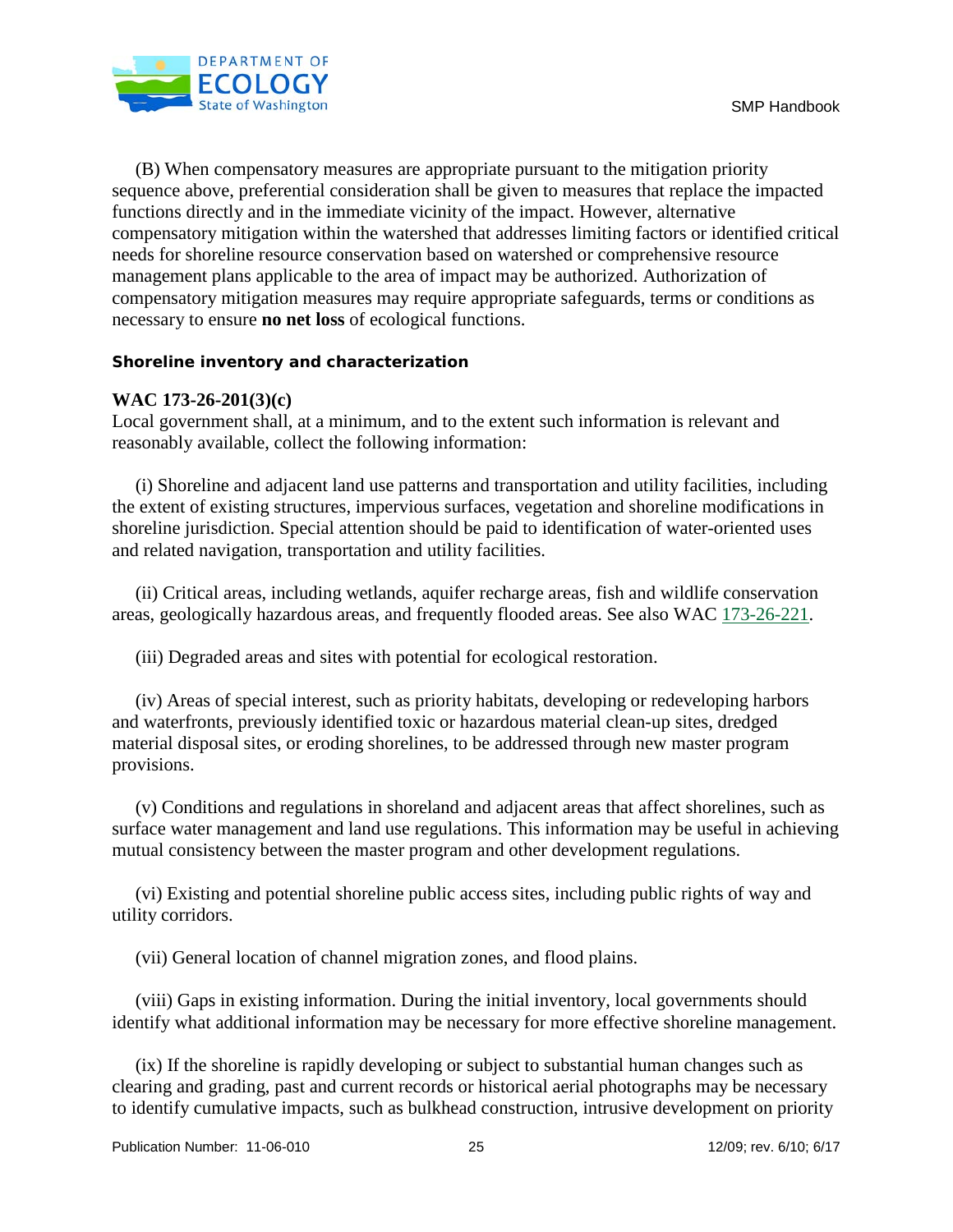

habitats, and conversion of harbor areas to nonwater-oriented uses.

 (x) If archaeological or historic resources have been identified in shoreline jurisdiction, consult with the state historic preservation office and local affected Indian tribes regarding existing archaeological and historical information.

## **WAC 173-26-201(3)(d)**

**Analyze shoreline issues of concern.** Before establishing specific master program provisions, local governments shall analyze the information gathered in (c) of this subsection and as necessary to ensure effective shoreline management provisions, address the topics below, where applicable.

## (i) **Characterization of functions and ecosystem-wide processes.**

 (A) Prepare a characterization of shoreline ecosystems and their associated ecological functions. The characterization consists of three steps:

 (I) Identify the ecosystem-wide processes and ecological functions based on the list in  $(d)(i)(C)$  of this subsection that apply to the shoreline(s) of the jurisdiction.

 (II) Assess the ecosystem-wide processes to determine their relationship to ecological functions present within the jurisdiction and identify which ecological functions are healthy, which have been significantly altered and/or adversely impacted and which functions may have previously existed and are missing based on the values identified in  $(d)(i)(D)$  of this subsection; and

 (III) Identify specific measures necessary to protect and/or restore the ecological functions and ecosystem-wide processes.

## **Use analysis**

## **WAC 173-26-201(3)(d)**

(ii) **Shoreline use analysis and priorities.** Conduct an analysis to estimate the future demand for shoreline space and potential use conflicts. Characterize current shoreline use patterns and projected trends to ensure appropriate uses consistent with chapter [90.58](http://apps.leg.wa.gov/RCW/default.aspx?cite=90.58) RCW and WAC [173-](http://apps.leg.wa.gov/WAC/default.aspx?cite=173-26-201)  $26-201$  (2)(d) and 173-26-211(5).

 If the jurisdiction includes a designated harbor area or urban waterfront with intensive uses or significant development or redevelopment issues, work with the Washington state department of natural resources and port authorities to ensure consistency with harbor area statutes and regulations, and to address port plans. Identify measures and strategies to encourage appropriate use of these shoreline areas in accordance with the use priorities of chapter 90.58 RCW and WAC 173-26-201 (2)(d) while pursuing opportunities for ecological restoration.

## **Cumulative Impacts**

## **WAC 173-26-186**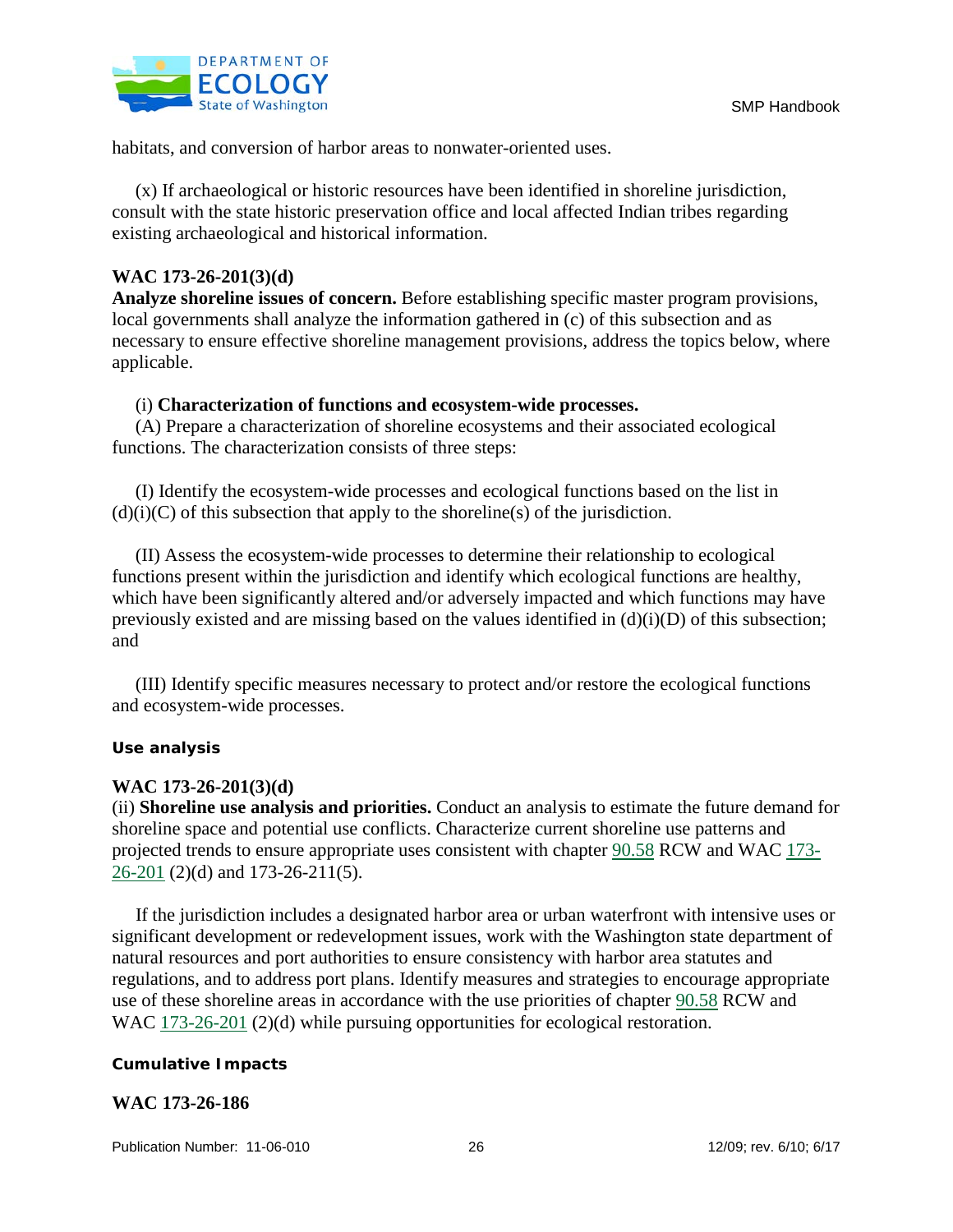

(d) Local master programs shall evaluate and consider cumulative impacts of reasonably foreseeable future development on shoreline ecological functions and other shoreline functions fostered by the policy goals of the act. To ensure **no net loss** of ecological functions and protection of other shoreline functions and/or uses, master programs shall contain policies, programs, and regulations that address adverse cumulative impacts and fairly allocate the burden of addressing cumulative impacts among development opportunities. Evaluation of such cumulative impacts should consider:

(i) Current circumstances affecting the shorelines and relevant natural processes;

(ii) Reasonably foreseeable future development and use of the shoreline; and

 (iii) Beneficial effects of any established regulatory programs under other local, state, and federal laws.

 It is recognized that methods of determining reasonably foreseeable future development may vary according to local circumstances, including demographic and economic characteristics and the nature and extent of local shorelines.

 (e) The guidelines are not intended to limit the use of regulatory incentives, voluntary modification of development proposals, and voluntary mitigation measures that are designed to restore as well as protect shoreline ecological functions.

## **Restoration Planning**

## **WAC 173-26-186(8)**

(c) For counties and cities containing any shorelines with impaired ecological functions, master programs shall include goals and policies that provide for restoration of such impaired ecological functions. These master program provisions shall identify existing policies and programs that contribute to planned restoration goals and identify any additional policies and programs that local government will implement to achieve its goals. These master program elements regarding restoration should make real and meaningful use of established or funded nonregulatory policies and programs that contribute to restoration of ecological functions, and should appropriately consider the direct or indirect effects of other regulatory or nonregulatory programs under other local, state, and federal laws, as well as any restoration effects that may flow indirectly from shoreline development regulations and mitigation standards.

## **WAC 173-26-201(2)(f)**

**Shoreline restoration planning.** Consistent with principle WAC [173-26-186](http://apps.leg.wa.gov/WAC/default.aspx?cite=173-26-186) (8)(c), master programs shall include goals, policies and actions for restoration of impaired shoreline ecological functions. These master program provisions should be designed to achieve overall improvements in shoreline ecological functions over time, when compared to the status upon adoption of the master program. The approach to restoration planning may vary significantly among local jurisdictions, depending on:

• The size of the jurisdiction;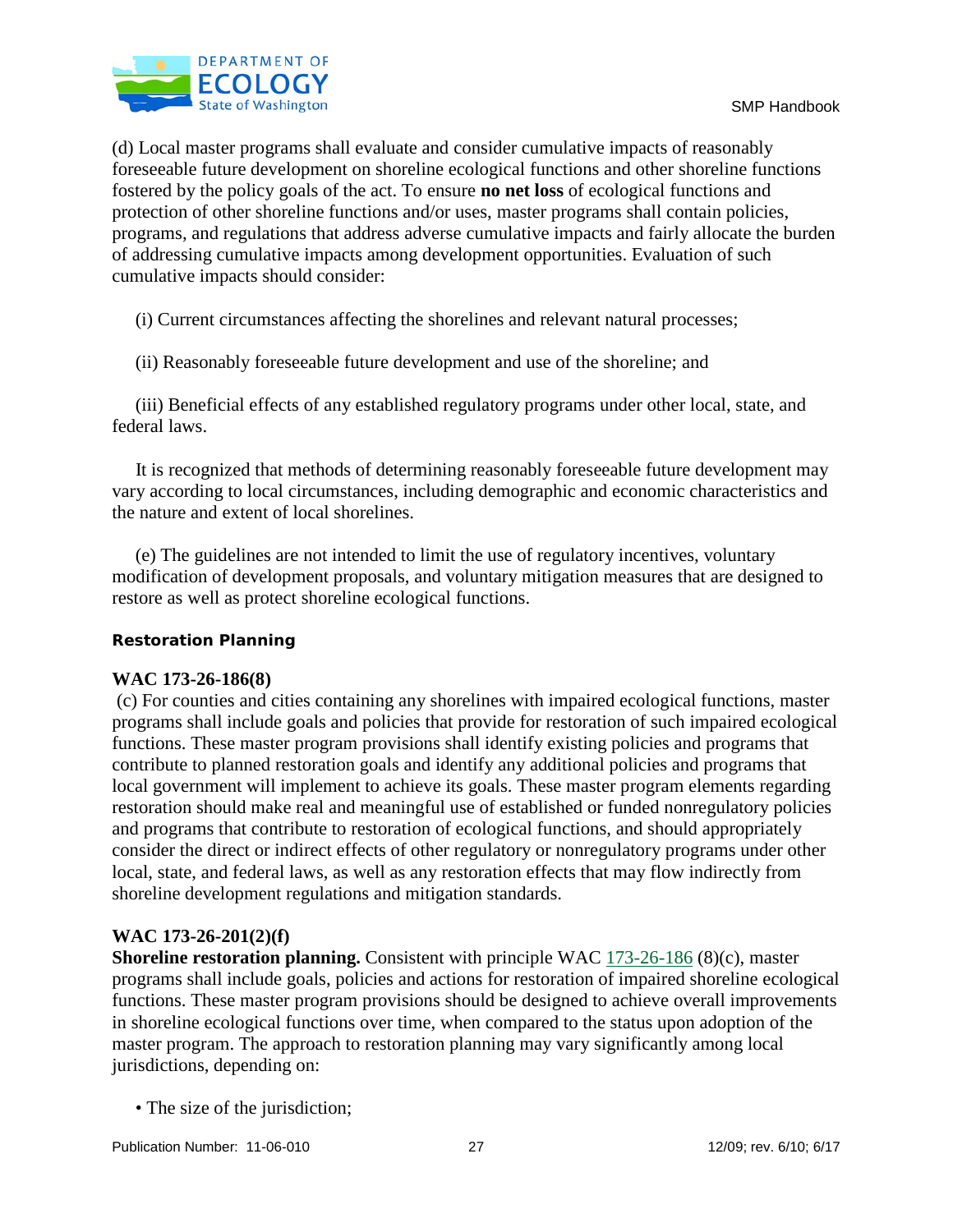

• The extent and condition of shorelines in the jurisdiction;

• The availability of grants, volunteer programs or other tools for restoration; and

• The nature of the ecological functions to be addressed by restoration planning.

Master program restoration plans shall consider and address the following subjects:

 (i) Identify degraded areas, impaired ecological functions, and sites with potential for ecological restoration;

 (ii) Establish overall goals and priorities for restoration of degraded areas and impaired ecological functions;

 (iii) Identify existing and ongoing projects and programs that are currently being implemented, or are reasonably assured of being implemented (based on an evaluation of funding likely in the foreseeable future), which are designed to contribute to local restoration goals;

 (iv) Identify additional projects and programs needed to achieve local restoration goals, and implementation strategies including identifying prospective funding sources for those projects and programs;

 (v) Identify timelines and benchmarks for implementing restoration projects and programs and achieving local restoration goals;

 (vi) Provide for mechanisms or strategies to ensure that restoration projects and programs will be implemented according to plans and to appropriately review the effectiveness of the projects and programs in meeting the overall restoration goals.

## **Specific Shoreline Activity and Use Standards**

Numerous additional specific references exist in the SMP Guidelines, requiring SMP regulations resulting in **no net loss** of shoreline ecological functions. Specific shoreline activity standards referencing NNL are located at:

WAC  $173-26-221(2)(c)(ii)(C)$  and (D): Geologically hazardous areas. WAC 173-26-221(2)(c)(iii)(C): Critical saltwater habitats WAC 173-26-221(2)(c)(iv)(C): Critical freshwater habitats WAC 173-26-221(3): Flood hazard reduction WAC 173-26-221(4)(d): Public access WAC 173-26-221(5): Shoreline vegetation conservation WAC 173-26-221(6): Water quality, storm water and nonpoint pollution